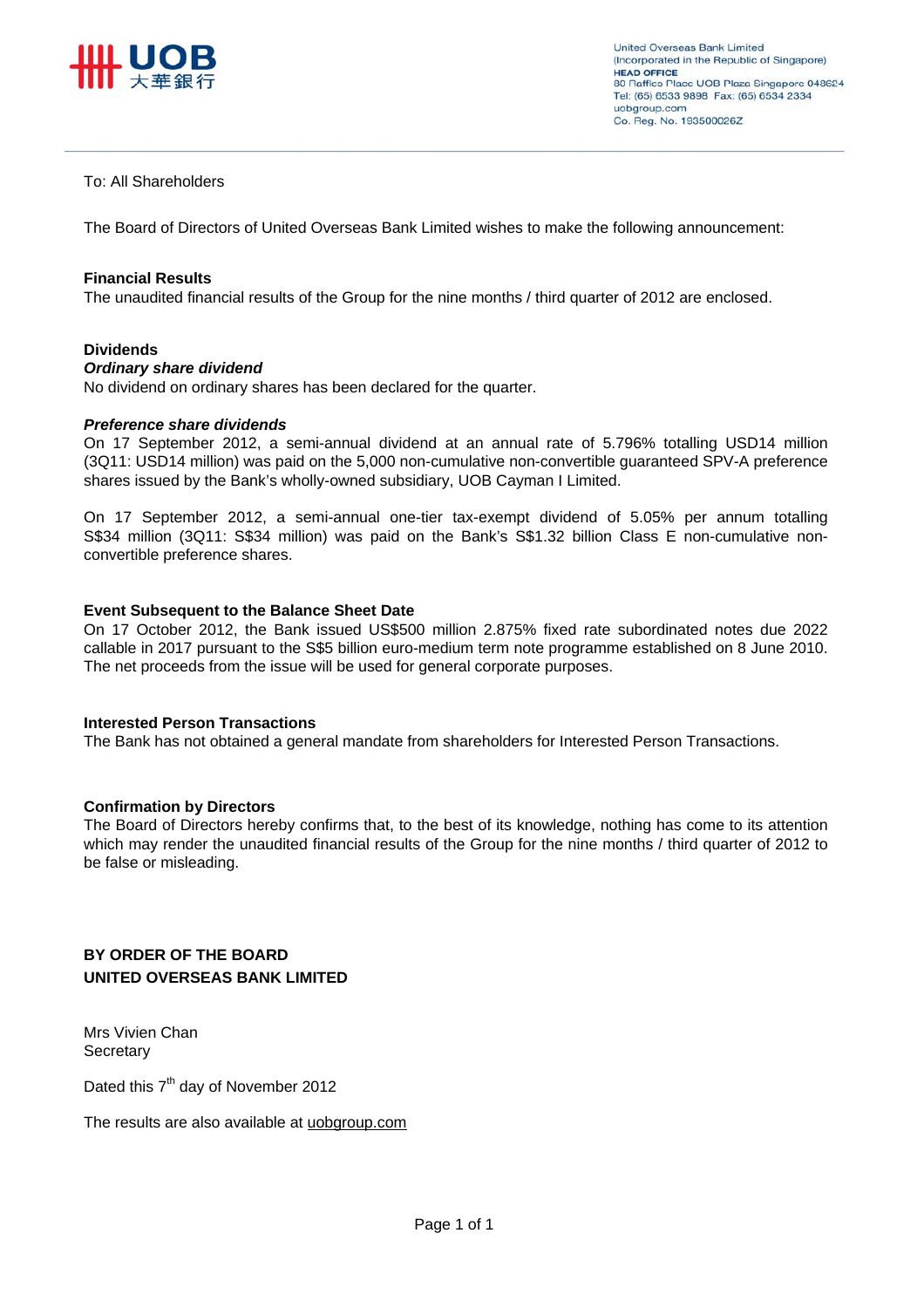

# **Group Financial Report**

 **For the Nine Months / Third Quarter 2012**

**United Overseas Bank Limited Incorporated in the Republic of Singapore Company Registration Number: 193500026Z**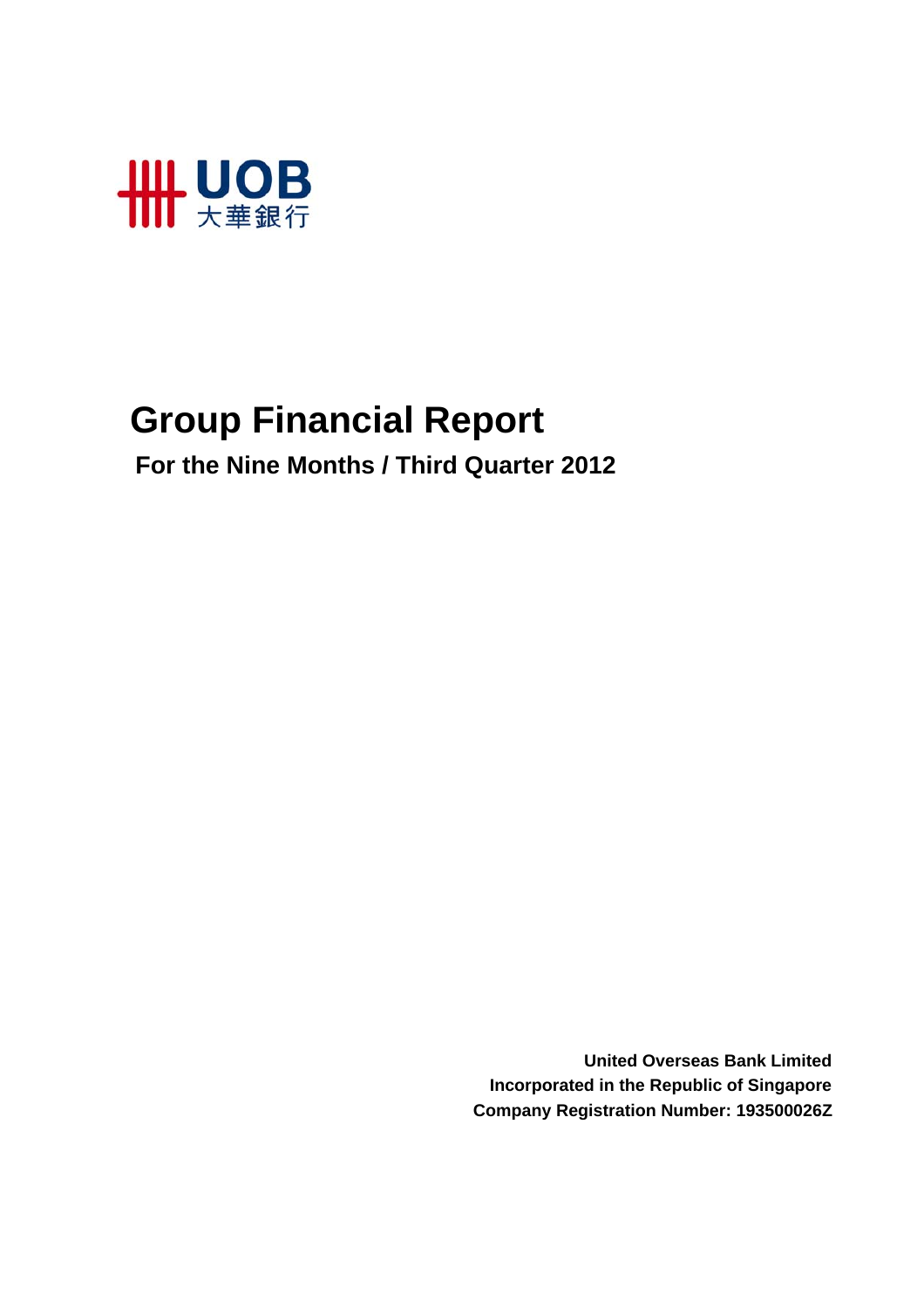

#### **Contents**

#### **Page**

- 2 Financial Highlights
- 4 Performance Review
- 6 Net Interest Income
- 8 Non-Interest Income
- 9 Operating Expenses
- 10 Impairment Charges
- 11 Customer Loans
- 12 Non-Performing Assets
- 14 Customer Deposits
- 14 Debts Issued
- 15 Shareholders' Equity
- 15 Changes in Issued Shares of the Bank
- 16 Performance by Operating Segment
- 18 Performance by Geographical Segment
- 19 Capital Adequacy Ratios

#### **Appendix**

- 1 Consolidated Income Statement
- 2 Consolidated Statement of Comprehensive Income
- 3 Consolidated Balance Sheet
- 4 Consolidated Statement of Changes in Equity
- 5 Consolidated Cash Flow Statement
- 6 Balance Sheet of the Bank
- 7 Statement of Changes in Equity of the Bank

Notes:

- 1 The financial statements are presented in Singapore dollars.
- 2 Certain comparative figures have been restated to conform with the current period's presentation.
- 3 Certain figures in this report may not add up to the respective totals due to rounding.
- 4 Amounts less than \$500,000 in absolute term are shown as "0".

"NM" denotes not meaningful.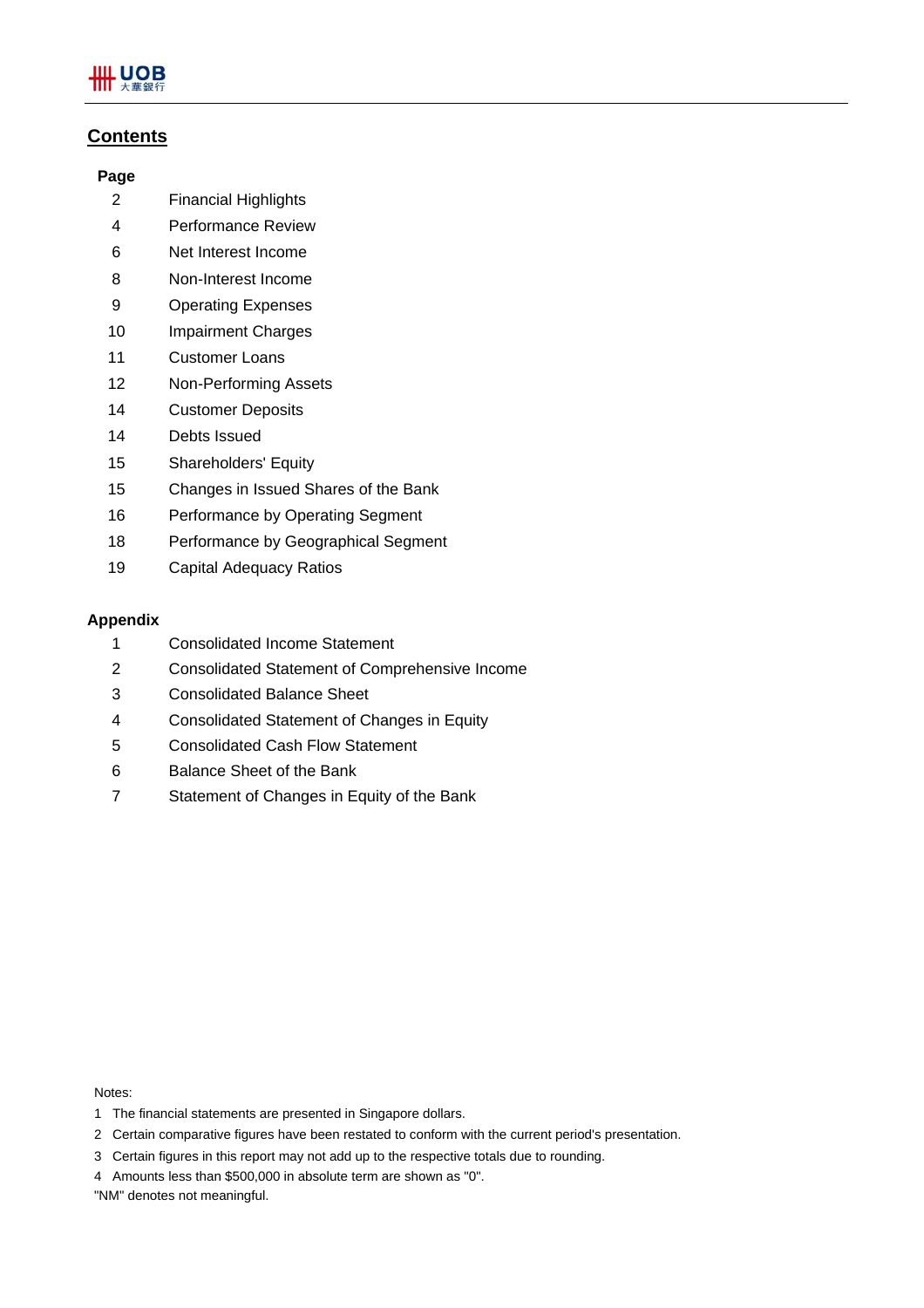## **HH UOB**

#### **Financial Highlights**

|                                                                | 9M12  | 9M11  | $+$ /(-)         | 3Q12  | 2Q12  | $+$ /(-)        | 3Q11  | $+$ /(-)         |
|----------------------------------------------------------------|-------|-------|------------------|-------|-------|-----------------|-------|------------------|
|                                                                |       |       | $\%$             |       |       | $\%$            |       | $\%$             |
| Summarised income statement (\$m)                              |       |       |                  |       |       |                 |       |                  |
| Net interest income                                            | 2,950 | 2,700 | 9.3              | 971   | 981   | (1.0)           | 915   | 6.1              |
| Fee and commission income                                      | 1,120 | 992   | 13.0             | 372   | 386   | (3.6)           | 323   | 15.1             |
| Other non-interest income                                      | 832   | 530   | 57.1             | 321   | 243   | 32.1            | 122   | >100.0           |
| Total income                                                   | 4,903 | 4,221 | 16.1             | 1,664 | 1,610 | 3.3             | 1,361 | 22.2             |
| Less: Total expenses                                           | 2,029 | 1,826 | 11.1             | 687   | 666   | 3.3             | 631   | 8.9              |
| Operating profit                                               | 2,874 | 2,395 | 20.0             | 976   | 944   | 3.4             | 730   | 33.7             |
| Less: Amortisation/impairment charges                          | 334   | 306   | 9.3              | 121   | 107   | 13.0            | 102   | 18.6             |
| Add: Share of profit of associates                             | 71    | 93    | (23.9)           | 21    | 31    | (31.6)          | 19    | 9.5              |
| Less: Tax and non-controlling interests                        | 503   | 413   | 21.7             | 170   | 156   | 9.1             | 126   | 35.0             |
| Net profit after tax <sup>1</sup>                              | 2,107 | 1,769 | 19.1             | 707   | 713   | (0.8)           | 522   | 35.5             |
|                                                                |       |       |                  |       |       |                 |       |                  |
| <b>Financial indicators</b>                                    |       |       |                  |       |       |                 |       |                  |
| Non-interest income/Total income (%)                           | 39.8  | 36.0  | 3.8% pt          | 41.6  | 39.1  | 2.5% pt         | 32.8  | 8.8% pt          |
| Overseas profit before tax                                     |       |       |                  |       |       |                 |       |                  |
| contribution (%)                                               | 36.7  | 34.3  | 2.4% pt          | 35.5  | 39.9  | $(4.4)%$ pt     | 35.1  | 0.4% pt          |
| Earnings per ordinary share $(\text{$\$})^{2,3}$               |       |       |                  |       |       |                 |       |                  |
| <b>Basic</b>                                                   | 1.71  | 1.44  | 18.8             | 1.69  | 1.79  | (5.6)           | 1.22  | 38.5             |
| <b>Diluted</b>                                                 | 1.70  | 1.43  | 18.9             | 1.68  | 1.78  | (5.6)           | 1.21  | 38.8             |
| Return on average ordinary                                     |       |       |                  |       |       |                 |       |                  |
| shareholders' equity $(%)^{2,3}$                               | 12.5  | 11.3  | 1.2% pt          | 12.1  | 13.1  | $(1.0)$ % pt    | 9.4   | 2.7% pt          |
| Return on average total assets $(\%)$ <sup>3</sup>             | 1.20  | 1.08  | 0.12% pt         | 1.18  | 1.22  | $(0.04)$ % pt   | 0.94  | 0.24% pt         |
| Net interest margin (%) <sup>3</sup>                           | 1.91  | 1.90  | 0.01% pt         | 1.84  |       | 1.92 (0.08)% pt | 1.89  | $(0.05)$ % pt    |
| Expense/Income ratio (%)                                       | 41.4  | 43.3  | $(1.9)$ % pt     | 41.3  | 41.3  |                 | 46.4  | $(5.1)$ % pt     |
|                                                                |       |       |                  |       |       |                 |       |                  |
| Loan charge off rate (bp) $3$<br>Exclude collective impairment | 23    | 9     | 14 <sub>bp</sub> | 22    | 21    | 1 <sub>bp</sub> | 8     | 14 <sub>bp</sub> |
| Include collective impairment                                  | 30    | 30    |                  | 30    | 30    |                 | 30    |                  |
|                                                                |       |       |                  |       |       |                 |       |                  |
| Net dividend per ordinary share $(\phi)$<br>Interim            | 20    | 20    |                  |       | 20    | <b>NM</b>       |       |                  |

Notes:

1 Refer to profit attributable to equity holders of the Bank.

2 Calculated based on profit attributable to equity holders of the Bank net of preference share dividends.

3 Computed on an annualised basis.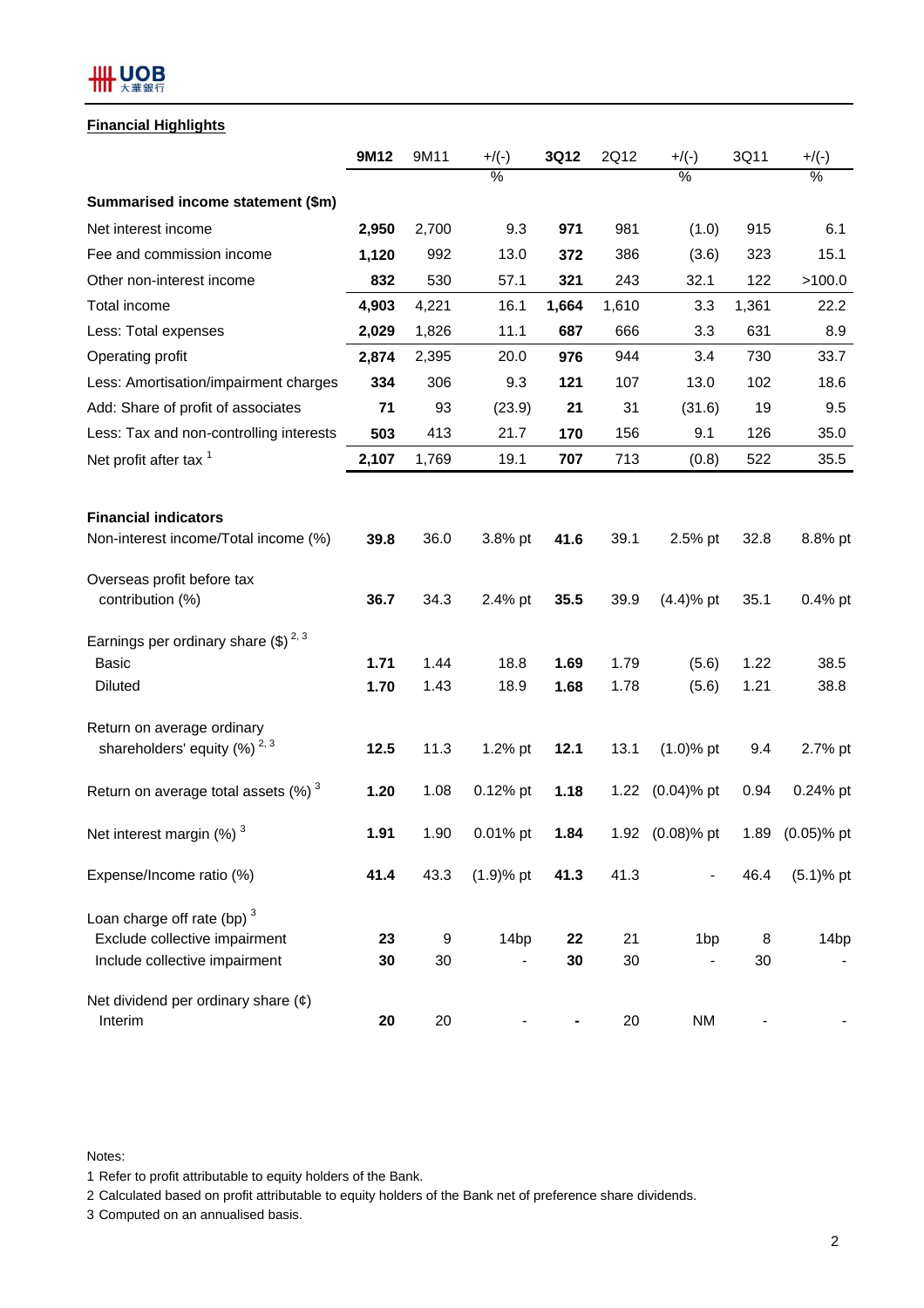#### **Financial Highlights** *(cont'd)*

|                                                               | <b>Sep-12</b>        | $Jun-12$             | $+$ /(-)                             | Dec-11               | $+/(-)$                          | Sep-11               | $+/(-)$                             |
|---------------------------------------------------------------|----------------------|----------------------|--------------------------------------|----------------------|----------------------------------|----------------------|-------------------------------------|
|                                                               |                      |                      | $\%$                                 |                      | %                                |                      | %                                   |
| <b>Financial indicators</b>                                   |                      |                      |                                      |                      |                                  |                      |                                     |
| Customer loans (net) (\$m)                                    | 149,528              | 146,942              | 1.8                                  | 141,191              | 5.9                              | 137,633              | 8.6                                 |
| Customer deposits (\$m)                                       | 173,823              | 168,792              | 3.0                                  | 169,460              | 2.6                              | 158,435              | 9.7                                 |
| Loans/Deposits ratio $(\%)$ <sup>1</sup>                      | 86.0                 | 87.1                 | $(1.1)$ % pt                         | 83.3                 | 2.7% pt                          | 86.9                 | $(0.9)$ % pt                        |
| NPL ratio $(\%)$ <sup>2</sup>                                 | 1.6                  | 1.4                  | $0.2%$ pt                            | 1.4                  | $0.2%$ pt                        | 1.5                  | 0.1% pt                             |
| Total assets (\$m)                                            | 243,490              | 235,414              | 3.4                                  | 236,958              | 2.8                              | 230,517              | 5.6                                 |
| Shareholders' equity $(\text{\$m})^3$                         | 24,246               | 23,765               | 2.0                                  | 22,967               | 5.6                              | 22,286               | 8.8                                 |
| Net asset value ("NAV")<br>per ordinary share $(\text{\$})^4$ | 14.04                | 13.74                | 2.2                                  | 13.23                | 6.1                              | 12.80                | 9.7                                 |
| Revalued NAV per<br>ordinary share $(\text{\$})^4$            | 16.12                | 15.82                | 1.9                                  | 15.28                | 5.5                              | 14.63                | 10.2                                |
| Capital adequacy ratios (%)<br>Core Tier 1<br>Tier 1<br>Total | 12.6<br>14.3<br>18.3 | 12.3<br>13.9<br>17.0 | $0.3%$ pt<br>$0.4%$ pt<br>$1.3\%$ pt | 11.9<br>13.5<br>16.7 | 0.7% pt<br>0.8% pt<br>$1.6\%$ pt | 12.3<br>14.0<br>17.5 | $0.3%$ pt<br>$0.3%$ pt<br>$0.8%$ pt |
|                                                               |                      |                      |                                      |                      |                                  |                      |                                     |

Notes:

- 1 Refer to net customer loans and customer deposits.
- 2 Refer to non-performing loans as a percentage of gross customer loans.
- 3 Refer to equity attributable to equity holders of the Bank.
- 4 Preference shares are excluded from the computation.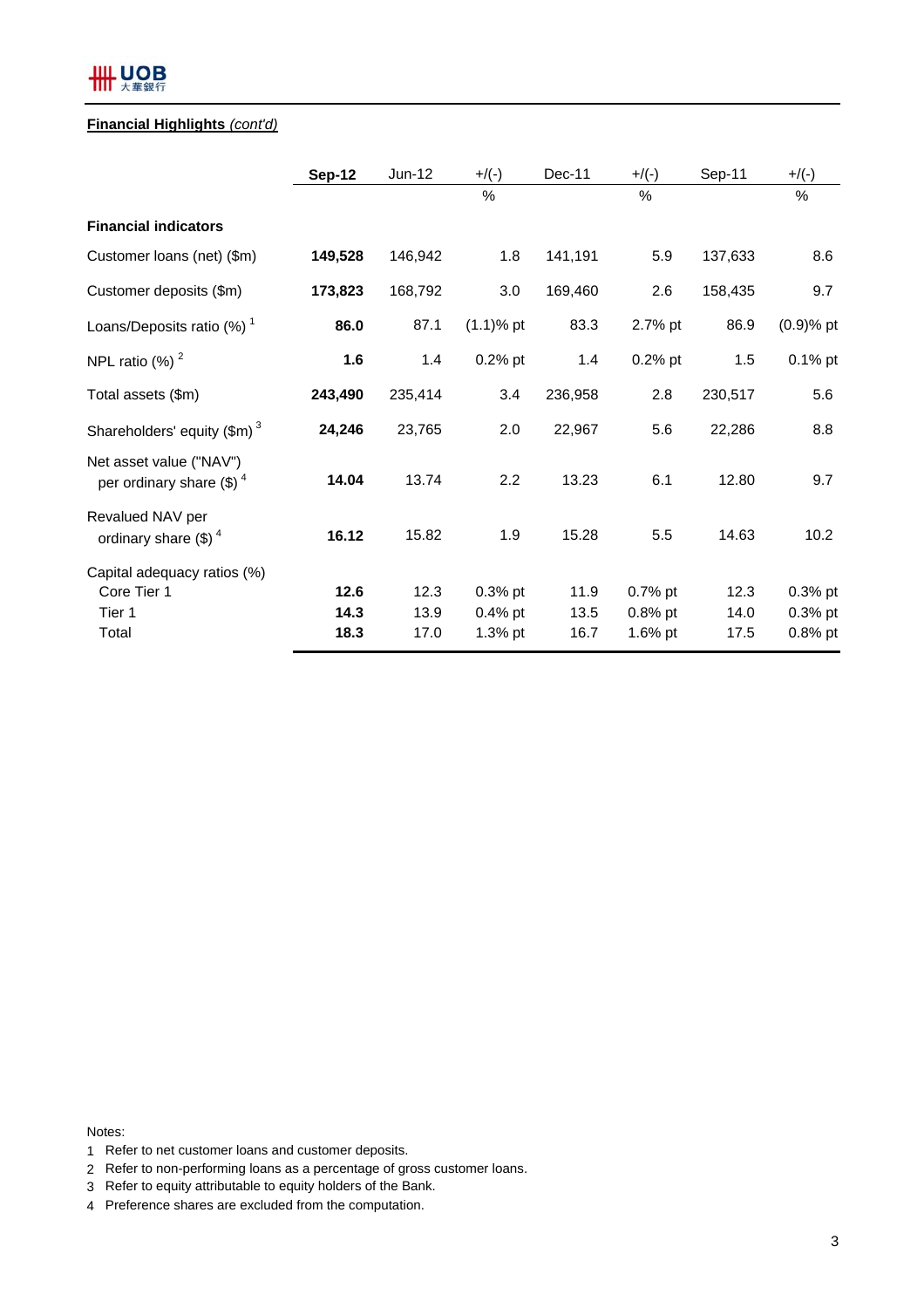

#### **Performance Review**

The financial statements have been prepared in accordance with Singapore Financial Reporting Standards ("FRS") as required by the Singapore Companies Act, with modification to FRS39 Financial Instruments: Recognition and Measurement in respect of loan loss provisioning, as provided in the Monetary Authority of Singapore ("MAS") Notice 612 Credit Files, Grading and Provisioning.

The amended FRS applicable to the Group with effect from 1 January 2012 are listed below. The adoption of these FRS has no significant impact on the financial statements of the Group.

- Amendments to FRS12 Deferred Tax Recovery of Underlying Assets
- Amendments to FRS107 Disclosures Transfers of Financial Assets

Other than the above changes, the accounting policies and computation methods adopted in the financial statements for the nine months of 2012 are the same as those adopted in the audited financial statements for the financial year ended 31 December 2011.

#### **Nine months 2012 ("9M12") versus nine months 2011 ("9M11")**

The Group's net profit after tax ("NPAT") for 9M12 rose 19.1% to \$2.11 billion with strong growth across all income streams.

Net interest income for 9M12 increased 9.3% to \$2.95 billion compared to 9M11, mainly on higher loans volume which more than offset the increase in borrowing costs. Net interest margin for 9M12 was 1.91%, 1 basis point higher compared to 9M11.

Total non-interest income grew 28.3% to \$1.95 billion. Fee and commission income increased 13.0% to \$1.12 billion across all business activities and territories. Corporate finance, wealth management, trade and loan-related activities registered strong growth. Trading and investment income rose 73.7% to \$526 million, contributed by gains from sale of investment securities.

Total operating expenses increased 11.1% to \$2.03 billion in 9M12. Staff costs were higher as the Group continued to invest in talent across Singapore and the regional countries. Revenue-related expenses increased in line with higher business volumes. Expense-to-income ratio improved 1.9% points to 41.4% on higher income growth.

Total impairment charges for 9M12 was \$327 million, mainly due to individual impairment on loans for specific cases. Credit quality on the loan portfolio remained healthy with total loans charge off rate unchanged at 30 basis points. Non-performing loans ("NPL") coverage remained adequate at 116.9%, while NPL ratio increased 0.1% point to 1.6%.

Gross customer loans grew 8.6% to reach \$152 billion as at 30 September 2012. Loans from the regional countries grew 11.0% and outpaced the growth in Singapore. Loans from the regional countries comprised 30.0% of total loans in the Group.

The Group's funding position remained resilient with loans-to-deposits ratio at 86.0%. Compared to 9M11, customer deposits rose 9.7% across all territories and products.

Shareholders' equity grew 8.8% to \$24.2 billion, largely contributed by higher retained earnings as well as improved valuation of the available-for-sale investment portfolio. Return on shareholders' equity grew 1.2% points to 12.5% for 9M12.

The Group remained well capitalised with Core Tier 1, Tier 1 and Total capital adequacy ratios ("CAR") of 12.6%, 14.3% and 18.3% as at 30 September 2012 respectively. The higher CAR were largely due to higher retained earnings and issuance of the S\$1.2 billion subordinated debts, partly offset by higher risk-weighted assets.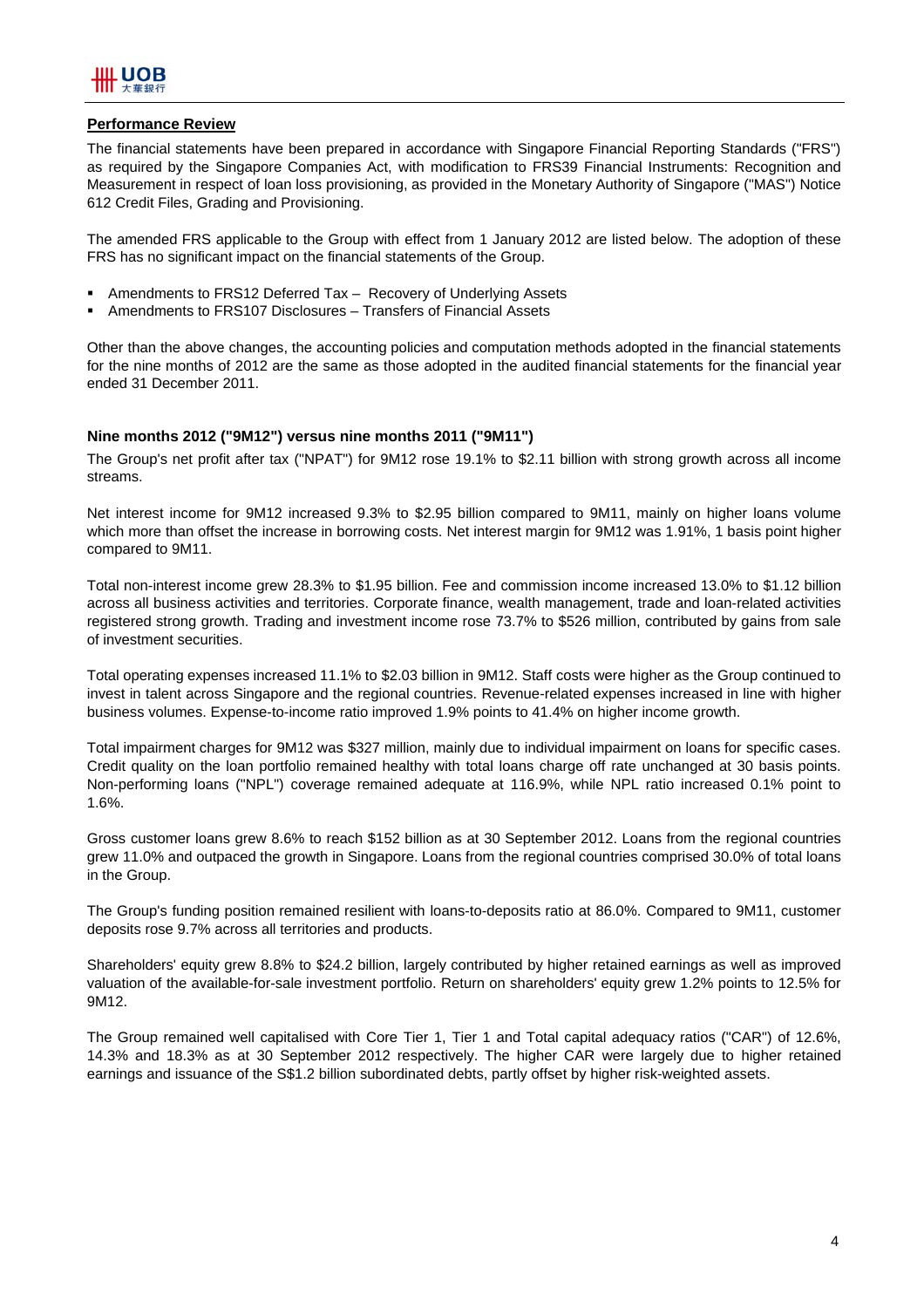#### **Performance Review** *(cont'd)*

#### **Third quarter 2012 ("3Q12") versus second quarter 2012 ("2Q12")**

The Group's NPAT for 3Q12 was \$707 million, marginally lower by 0.8% compared to 2Q12. At operating profit level, an increase of 3.4% to \$976 million was registered in 3Q12.

Net interest income for 3Q12 was \$971 million, 1.0% lower than 2Q12. Net interest margin declined 8 basis points to 1.84% as assets yields came under pressure with excess liquidity and tight competition in the region.

Total non-interest income increased 10.2% to \$693 million. Trading and investment income grew 14.2% to \$173 million. Fee and commission income decreased 3.6% to \$372 million compared to the last quarter-high of \$386 million. Loan-related fee income for 3Q12 was lower at \$90 million. Loan fee income growth momentum returned to a normalised level in 3Q12 after benefiting from some large accounts in the first two quarters of the year. Income from investment-related and fund management activities rose strongly from last quarter.

Total operating expenses increased 3.3% to \$687 million quarter-on-quarter mainly on higher staff costs. Expense-to income ratio remained unchanged at 41.3%.

Total impairment charges for 3Q12 was \$119 million, an increase of \$14 million against 2Q12. Individual impairment on loans was higher at \$82 million for the quarter while collective impairment of \$33 million was set aside in 3Q12.

Loans growth was paced given the tepid macro outlook. Gross customer loans grew 1.7% for the quarter to reach \$152 billion as at 30 September 2012. The increase was mainly in Singapore for housing and other consumer loans. The Group remained prudent and continued to manage the exposure to US dollar loans. In 3Q12, US dollar loans trended down by 3.3% to \$18.6 billion. As a result, the US dollar loans-to-deposits ratio improved to 88.1% as at 30 September 2012.

The Group continued to exercise balance sheet discipline and with a strong deposit franchise, brought in deposits at a faster pace than loans growth. Customer deposits grew \$5.0 billion or 3.0% to \$174 billion in 3Q12, almost double the rate of loans growth. The growth was mostly in Singapore and in fixed deposits which rose 4.7%. Current accounts balances also grew 5.3%, providing the Group with cheaper funds. Consequently, the Group loans-todeposits ratio improved to 86.0% in 3Q12.

To further complement the Group's funding sources, the Group tapped the term debt market and issued S\$1.2 billion 3.15% fixed rate subordinated notes under the euro-medium term note programme in 3Q12.

Shareholders' equity increased 2.0% to \$24.2 billion in 3Q12, mainly due to profit for the period and improved valuation from the investment portfolio.

The capital adequacy ratios improved over the previous quarter, contributed by lower risk-weighted assets as well as higher capital due to higher retained earnings and issuance of the subordinated debts in this quarter.

#### **Third quarter 2012 ("3Q12") versus third quarter 2011 ("3Q11")**

Compared with 3Q11, Group net profit rose 35.5% to \$707 million mainly on higher total income which increased 22.2% to \$1.66 billion.

Net interest income grew 6.1% to \$971 million on increased loans volume while net interest margin was lower at 1.84%.

Total non-interest income grew 55.4% to \$693 million over 3Q11. Fee and commission income rose 15.1% to \$372 million, with increases registered in Singapore and the region. Trading and investment income tripled to \$173 million mainly on mark-to-market gains due to improved market sentiments.

Total operating expenses was 8.9% higher at \$687 million when compared with 3Q11. Expense-to-income ratio improved 5.1% points to 41.3% as income growth outpaced the increase in costs.

Total impairment charges increased \$19 million compared to 3Q11, mainly due to higher individual impairment on loans.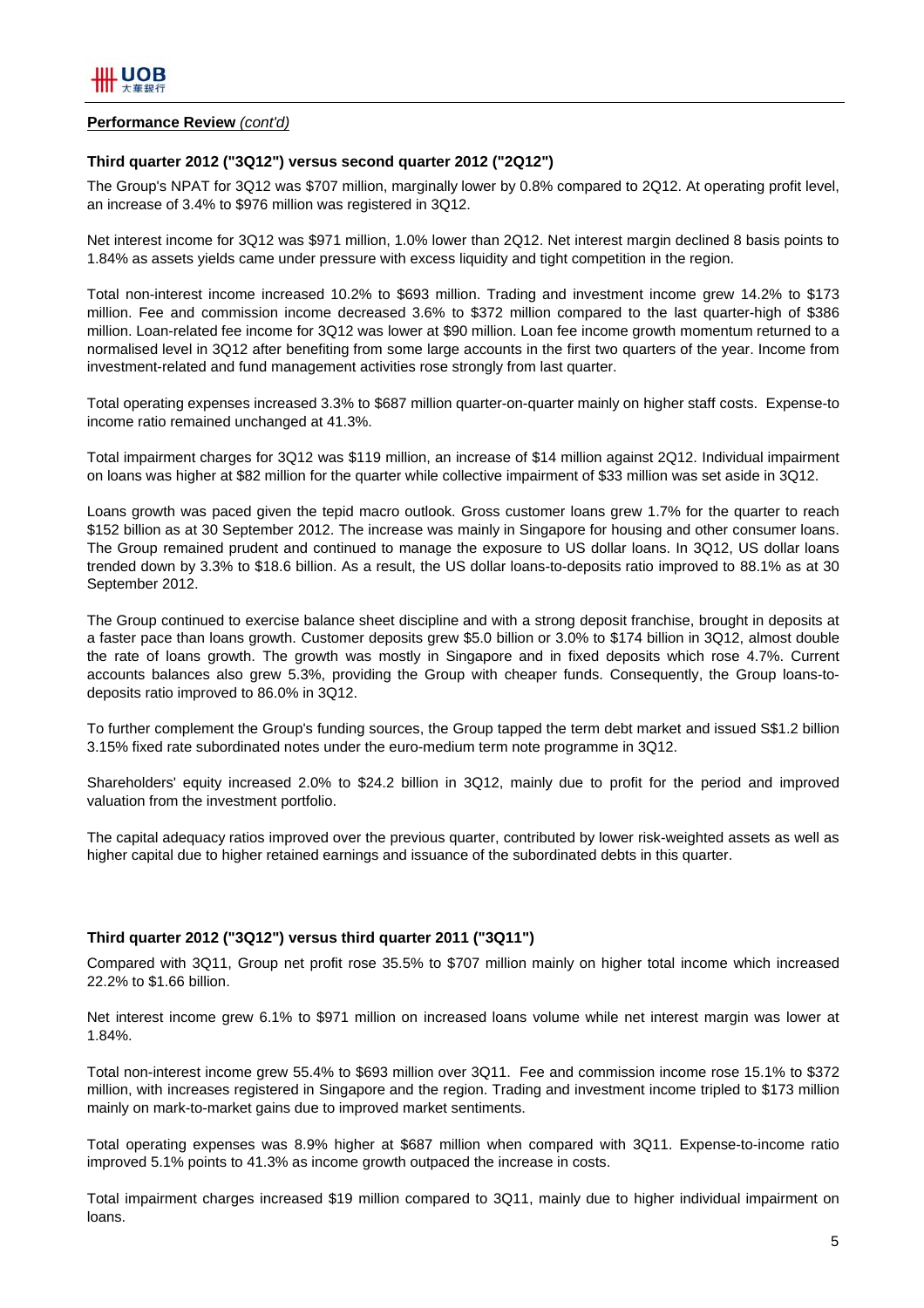#### **Net Interest Income**

### **Net interest margin**

|                              |         | 9M12            |         | 9M11    |          |         |  |
|------------------------------|---------|-----------------|---------|---------|----------|---------|--|
|                              | Average |                 | Average | Average |          | Average |  |
|                              | balance | <b>Interest</b> | rate    | balance | Interest | rate    |  |
|                              | \$m     | \$m             | %       | \$m     | \$m      | $\%$    |  |
| Interest bearing assets      |         |                 |         |         |          |         |  |
| Customer Ioans               | 144,678 | 3,712           | 3.43    | 122,381 | 3,128    | 3.42    |  |
| Interbank balances           | 32,218  | 458             | 1.90    | 34,108  | 403      | 1.58    |  |
| <b>Securities</b>            | 29,196  | 480             | 2.20    | 33,170  | 589      | 2.38    |  |
| Total                        | 206,092 | 4,650           | 3.01    | 189,658 | 4,120    | 2.90    |  |
| Interest bearing liabilities |         |                 |         |         |          |         |  |
| Customer deposits            | 167,959 | 1,405           | 1.12    | 148,080 | 1.081    | 0.98    |  |
| Interbank balances/others    | 32,141  | 295             | 1.23    | 36,978  | 339      | 1.22    |  |
| Total                        | 200,100 | 1,700           | 1.13    | 185,057 | 1,420    | 1.03    |  |
| Net interest margin $1$      |         |                 | 1.91    |         |          | 1.90    |  |

|                                     | 3Q12    |                 |         | 2Q12    |          |         | 3Q11    |          |         |
|-------------------------------------|---------|-----------------|---------|---------|----------|---------|---------|----------|---------|
|                                     | Average |                 | Average | Average |          | Average | Average |          | Average |
|                                     | balance | <b>Interest</b> | rate    | balance | Interest | rate    | balance | Interest | rate    |
|                                     | \$m     | \$m             | $\%$    | \$m     | \$m      | %       | \$m     | \$m\$    | $\%$    |
| Interest bearing assets             |         |                 |         |         |          |         |         |          |         |
| Customer Ioans                      | 147,372 | 1,249           | 3.37    | 145,268 | 1,229    | 3.40    | 130,404 | 1,098    | 3.34    |
| Interbank balances                  | 35,082  | 148             | 1.68    | 30,643  | 155      | 2.04    | 33,610  | 147      | 1.73    |
| <b>Securities</b>                   | 27,642  | 154             | 2.22    | 29,336  | 158      | 2.17    | 27,841  | 189      | 2.70    |
| Total                               | 210,096 | 1,552           | 2.94    | 205,247 | 1,542    | 3.02    | 191,855 | 1,434    | 2.96    |
| <b>Interest bearing liabilities</b> |         |                 |         |         |          |         |         |          |         |
| <b>Customer deposits</b>            | 170,435 | 481             | 1.12    | 168,082 | 466      | 1.11    | 152,655 | 396      | 1.03    |
| Interbank balances/others           | 33,288  | 100             | 1.19    | 30,979  | 95       | 1.24    | 34,503  | 122      | 1.40    |
| Total                               | 203,723 | 581             | 1.13    | 199,061 | 561      | 1.13    | 187,157 | 518      | 1.10    |
| Net interest margin $1$             |         |                 | 1.84    |         |          | 1.92    |         |          | 1.89    |

Note:

1 Net interest margin represents annualised net interest income as a percentage of total interest bearing assets.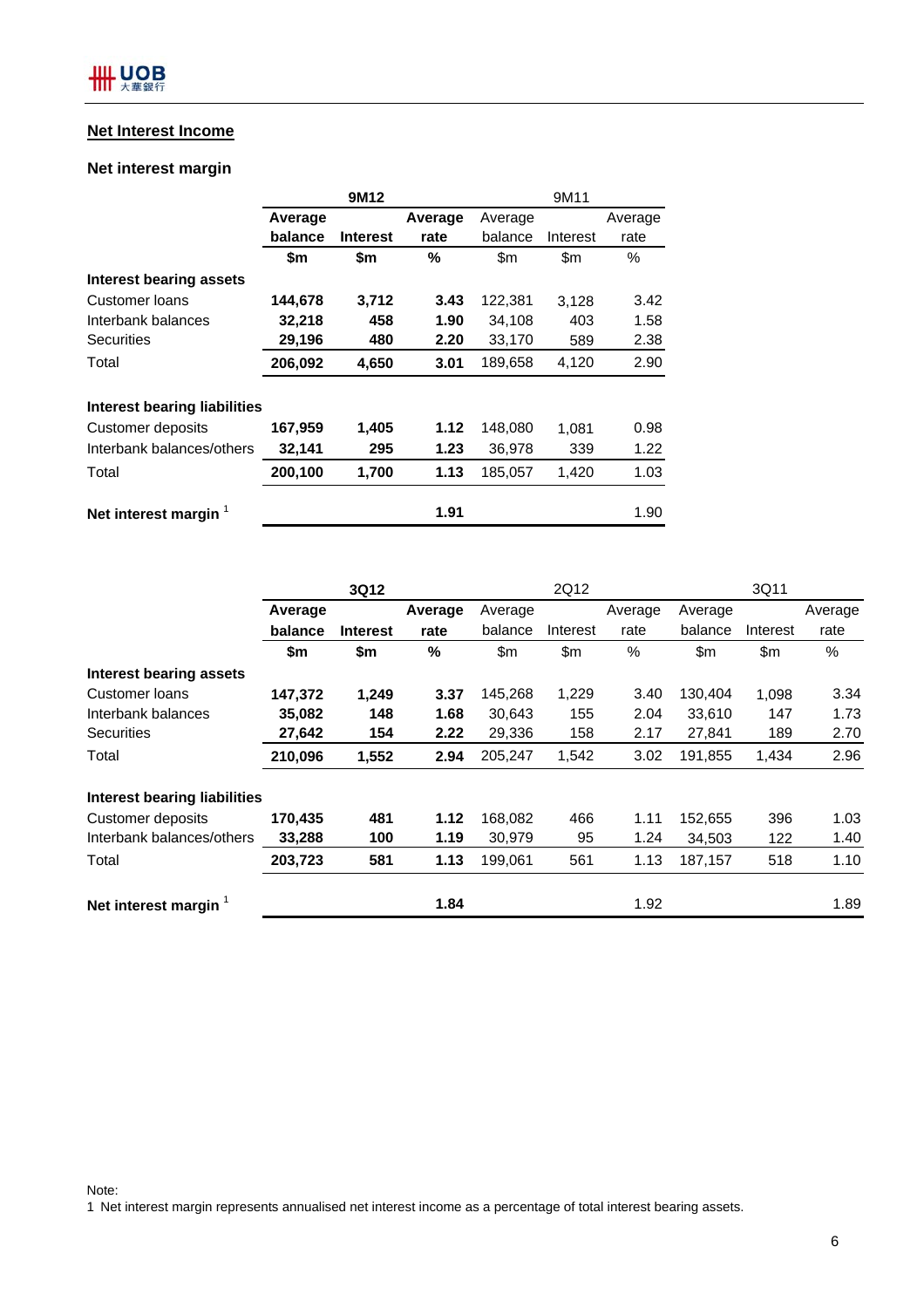#### **Net Interest Income** *(cont'd)*

#### **Volume and rate analysis**

|                           | 9M12 vs 9M11 |        |        | 3Q12 vs 2Q12   |                          |            | 3Q12 vs 3Q11 |        |            |
|---------------------------|--------------|--------|--------|----------------|--------------------------|------------|--------------|--------|------------|
|                           | Volume       | Rate   | Net    | Volume         | Rate                     | <b>Net</b> | Volume       | Rate   | <b>Net</b> |
|                           | change       | change | change | change         | change                   | change     | change       | change | change     |
|                           | \$m          | \$m    | \$m    | \$m            | \$m                      | \$m\$      | \$m          | \$m    | \$m        |
| Interest income           |              |        |        |                |                          |            |              |        |            |
| Customer Ioans            | 570          | 10     | 580    | 18             | (11)                     | 7          | 143          | 12     | 155        |
| Interbank balances        | (22)         | 78     | 55     | 22             | (32)                     | (9)        | 6            | (5)    | 2          |
| <b>Securities</b>         | (71)         | (39)   | (109)  | (9)            | 4                        | (6)        | (1)          | (33)   | (34)       |
| Total                     | 477          | 49     | 526    | 31             | (39)                     | (8)        | 148          | (26)   | 122        |
| Interest expense          |              |        |        |                |                          |            |              |        |            |
| Customer deposits         | 145          | 177    | 322    | $\overline{7}$ | 3                        | 10         | 46           | 40     | 86         |
| Interbank balances/others | (17)         | (27)   | (44)   | 8              | (4)                      | 3          | 1            | (23)   | (22)       |
| Total                     | 128          | 151    | 279    | 14             | (1)                      | 13         | 47           | 17     | 64         |
| Change in number of days  |              |        | 3      |                | $\overline{\phantom{a}}$ | 11         |              |        | (3)        |
| Net interest income       | 349          | (101)  | 251    | 17             | (38)                     | (10)       | 101          | (42)   | 56         |

Net interest income for 9M12 increased 9.3% to \$2.95 billion compared to 9M11, mainly on higher loans volume which more than offset the increase in borrowing costs. Net interest margin for 9M12 was 1.91%, 1 basis point higher compared to 9M11.

Net interest income for 3Q12 was \$971 million, 1.0% lower than 2Q12. Net interest margin declined 8 basis points to 1.84% as assets yields came under pressure with excess liquidity and tight competition in the region.

Compared with 3Q11, net interest income grew 6.1% on increased loans volume while net interest margin trended down to 1.84%.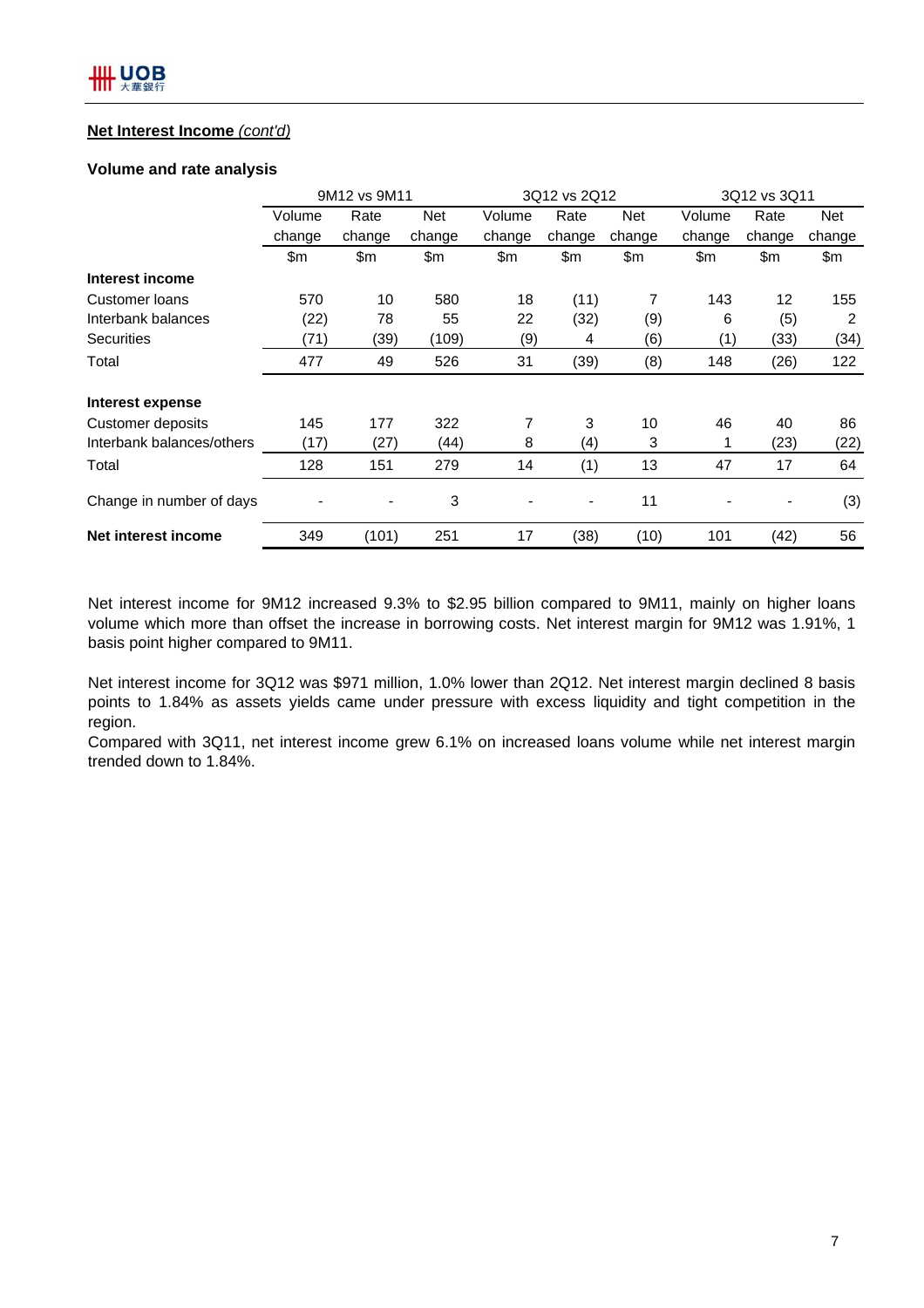#### **Non-Interest Income**

|                                                                                     | 9M12  | 9M11  | $+$ /(-) | 3Q12 | 2Q12  | $+$ /(-) | 3Q11  | $+$ /(-) |
|-------------------------------------------------------------------------------------|-------|-------|----------|------|-------|----------|-------|----------|
|                                                                                     | \$m   | \$m\$ | %        | \$m  | \$m\$ | $\%$     | \$m\$ | %        |
| Fee and commission income                                                           |       |       |          |      |       |          |       |          |
| Credit card                                                                         | 174   | 168   | 3.5      | 60   | 59    | 2.7      | 58    | 3.2      |
| Fund management                                                                     | 85    | 76    | 12.0     | 31   | 24    | 31.3     | 23    | 33.2     |
| Investment-related                                                                  | 231   | 157   | 47.4     | 86   | 78    | 10.2     | 56    | 53.7     |
| Loan-related                                                                        | 307   | 289   | 6.3      | 90   | 114   | (21.3)   | 82    | 9.5      |
| Service charges                                                                     | 78    | 69    | 12.7     | 27   | 27    | 1.5      | 23    | 15.3     |
| Trade-related                                                                       | 194   | 185   | 4.8      | 62   | 68    | (8.0)    | 65    | (3.6)    |
| <b>Others</b>                                                                       | 51    | 47    | 7.3      | 16   | 18    | (9.6)    | 16    |          |
|                                                                                     | 1,120 | 992   | 13.0     | 372  | 386   | (3.6)    | 323   | 15.1     |
| Other non-interest income<br>Dividend income                                        | 131   | 70    | 87.8     | 89   | 34    | >100.0   | 13    | >100.0   |
| Rental income                                                                       | 82    | 84    | (2.5)    | 27   | 27    | 1.4      | 28    | (2.2)    |
| Trading income/(loss)<br>Non-trading income/(loss)<br>Financial instruments at fair | 76    | 50    | 50.8     | 17   | 11    | 54.4     | 5     | >100.0   |
| value through profit or loss<br>Available-for-sale assets and                       | 70    | 57    | 23.1     | 63   | 9     | >100.0   | (37)  | >100.0   |
| others                                                                              | 381   | 196   | 94.2     | 93   | 131   | (28.7)   | 88    | 6.0      |
|                                                                                     | 526   | 303   | 73.7     | 173  | 151   | 14.2     | 56    | >100.0   |
| Other income                                                                        | 92    | 73    | 26.8     | 32   | 31    | 3.3      | 25    | 27.1     |
| Other operating income                                                              | 619   | 376   | 64.6     | 205  | 182   | 12.3     | 82    | >100.0   |
|                                                                                     | 832   | 530   | 57.1     | 321  | 243   | 32.1     | 122   | >100.0   |
| Total                                                                               | 1,952 | 1,521 | 28.3     | 693  | 629   | 10.2     | 446   | 55.4     |

Total non-interest income grew 28.3% to \$1.95 billion in 9M12. Fee and commission income increased 13.0% to \$1.12 billion across all business activities and territories. Corporate finance, wealth management, trade and loan-related activities registered strong growth from a year ago. Trading and investment income rose 73.7% to \$526 million, contributed by gains from sale of investment securities.

In 3Q12, non-interest income increased 10.2% to \$693 million compared to 2Q12. Trading and investment income grew 14.2% to \$173 million. Fee and commission income decreased 3.6% to \$372 million, as compared with the last quarter-high of \$386 million. Loan-related fee income for 3Q12 was lower at \$90 million. Loan fee income growth momentum returned to a normalised level in 3Q12 after benefiting from some large accounts in the first two quarters of the year. Income from investment-related and fund management activities rose strongly from last quarter.

Compared to 3Q11, total non-interest income grew 55.4% to \$693 million. Fee and commission income rose 15.1%, with increases registered in Singapore and the region. Trading and investment income tripled to \$173 million mainly due to mark-to-market gains on improved market sentiments.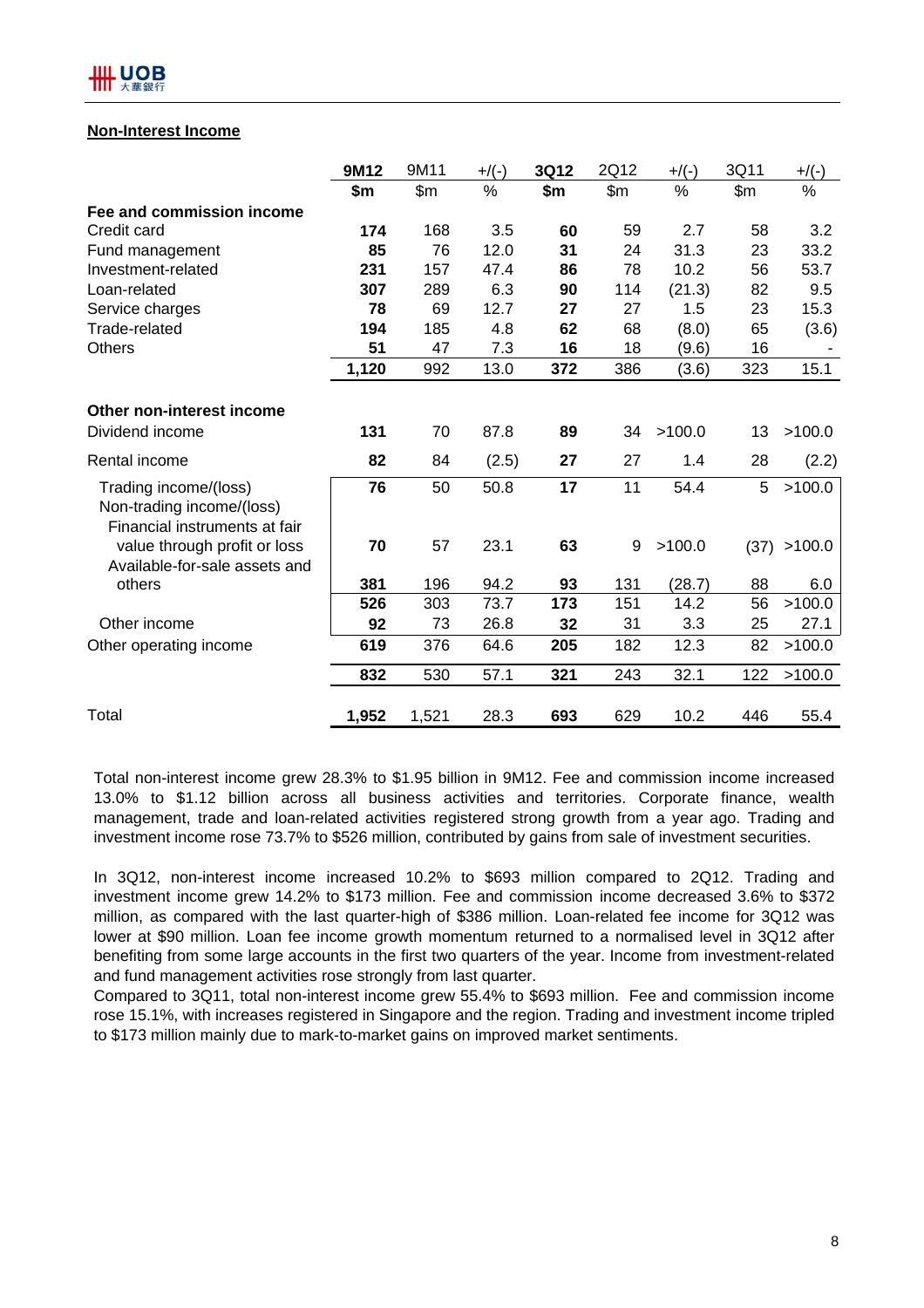#### **Operating Expenses**

|                                  | 9M12   | 9M11   | $+$ /(-) | 3Q12   | 2Q12   | $+$ /(-) | 3Q11   | $+$ /(-) |
|----------------------------------|--------|--------|----------|--------|--------|----------|--------|----------|
|                                  | \$m    | \$m\$  | %        | \$m    | \$m\$  | %        | \$m    | %        |
| <b>Staff costs</b>               | 1,168  | 1,053  | 10.9     | 406    | 380    | 7.0      | 360    | 12.9     |
| <b>Other operating expenses</b>  |        |        |          |        |        |          |        |          |
| Revenue-related                  | 446    | 388    | 14.8     | 145    | 143    | 1.6      | 139    | 4.4      |
| Occupancy-related                | 198    | 175    | 13.2     | 67     | 66     | 1.4      | 62     | 9.4      |
| IT-related                       | 125    | 109    | 14.8     | 38     | 44     | (15.0)   | 36     | 3.2      |
| <b>Others</b>                    | 92     | 100    | (8.5)    | 31     | 33     | (4.4)    | 35     | (9.0)    |
|                                  | 861    | 773    | 11.4     | 281    | 286    | (1.7)    | 271    | 3.7      |
| Total                            | 2,029  | 1,826  | 11.1     | 687    | 666    | 3.3      | 631    | 8.9      |
|                                  |        |        |          |        |        |          |        |          |
| Of which, depreciation of assets | 92     | 86     | 6.5      | 32     | 30     | 5.1      | 29     | 8.7      |
| Manpower (number)                | 23,291 | 22,916 | 375      | 23,291 | 23,045 | 246      | 22,916 | 375      |

Total operating expenses increased 11.1% to \$2.03 billion in 9M12. Staff costs were higher as the Group continued to invest in talent across Singapore and the regional countries. Revenue-related expenses rose in line with expanded business volumes. Expense-to-income ratio improved 1.9% points to 41.4% on higher income growth.

For 3Q12, total operating expenses increased 3.3% to \$687 million quarter-on-quarter mainly on higher staff costs. Expense-to-income ratio remained unchanged at 41.3%.

Total operating expenses was 8.9% higher when compared with 3Q11. Expense-to-income ratio improved 5.1% points to 41.3% as income growth outpaced the increase in costs.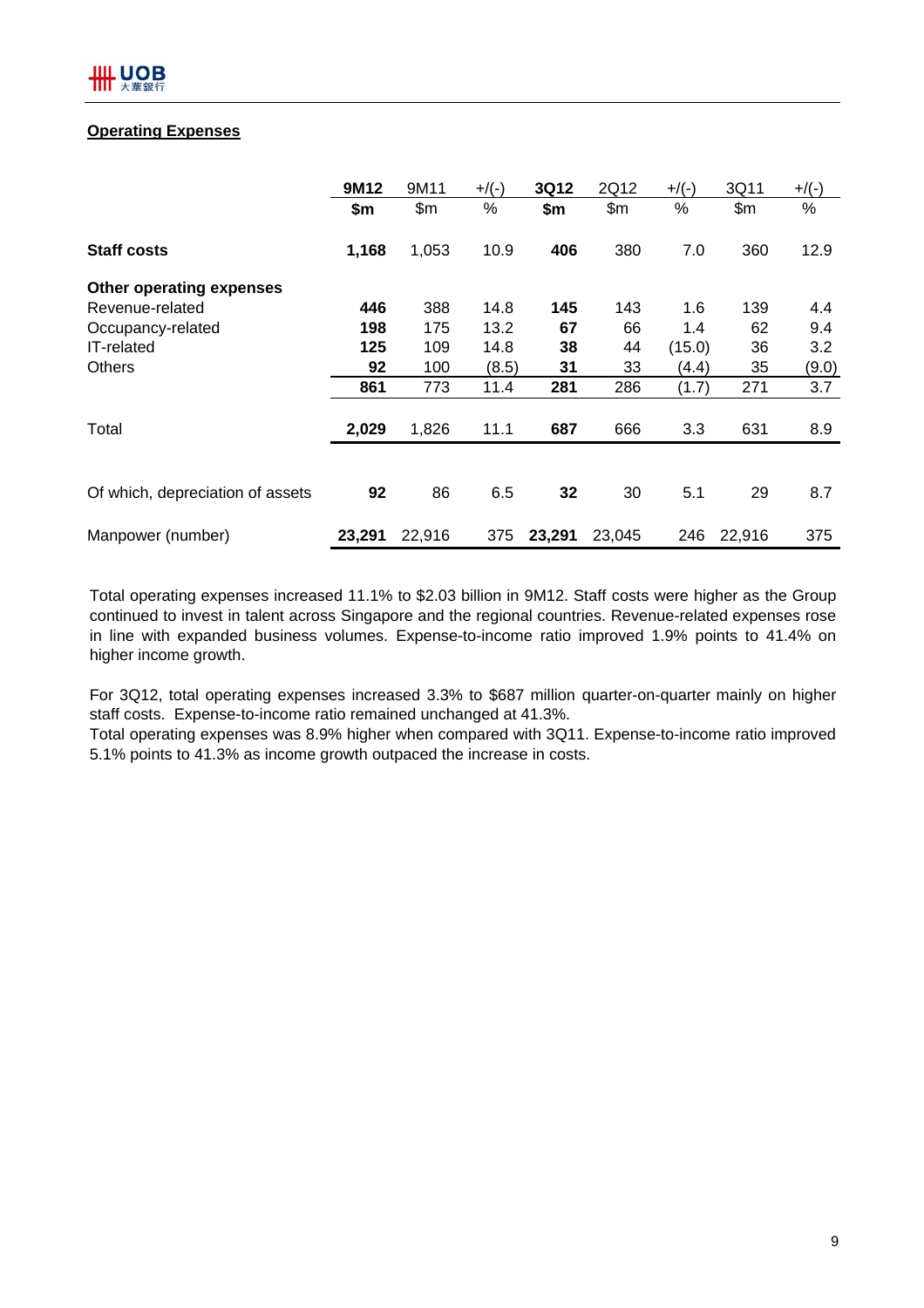## Щ UOB

#### **Impairment Charges**

|                                | 9M12         | 9M11  | $+$ /(-)         | 3Q12  | 2Q12 | $+$ /(-) | 3Q11         | $+$ /(-) |
|--------------------------------|--------------|-------|------------------|-------|------|----------|--------------|----------|
|                                | \$m          | \$m\$ | %                | \$m\$ | \$m  | %        | \$m\$        | %        |
| Individual impairment on loans |              |       |                  |       |      |          |              |          |
| Singapore                      | 120          | 24    | >100.0           | 24    | 61   | (60.7)   | $\mathbf{2}$ | >100.0   |
| Malaysia                       | 28           | 2     | >100.0           | 3     | 9    | (70.1)   | $\mathbf{2}$ | 72.5     |
| Thailand                       | 11           | 16    | (30.0)           | (4)   | 6    | (>100.0) | 3            | (>100.0) |
| Indonesia                      | 7            | 20    | (66.2)           | 4     | 3    | 42.9     | 4            | (4.0)    |
| Greater China <sup>2</sup>     | $\mathbf{2}$ | (6)   | >100.0           | (0)   | 1    | (>100.0) |              | (>100.0) |
| <b>Others</b>                  | 89           | 26    | >100.0           | 56    | (0)  | >100.0   | 13           | >100.0   |
|                                | 256          | 82    | >100.0           | 82    | 79   | 3.9      | 26           | >100.0   |
| Individual impairment on       |              |       |                  |       |      |          |              |          |
| securities and others          | (11)         |       | $5$ ( $>100.0$ ) | 3     | (7)  | >100.0   | (3)          | >100.0   |
| <b>Collective impairment</b>   | 81           | 211   | (61.6)           | 33    | 32   | 2.0      | 77           | (57.1)   |
| Total                          | 327          | 298   | 9.8              | 119   | 105  | 13.4     | 99           | 19.3     |

Total impairment charges for 9M12 was \$327 million, mainly due to individual impairment on loans for specific cases. Credit quality on the loan portfolio remained healthy with total loans charge off rate unchanged at 30 basis points from a year ago.

Total impairment charges for 3Q12 was \$119 million, an increase of \$14 million against 2Q12. Individual impairment on loans was higher at \$82 million for the quarter while collective impairment of \$33 million was set aside.

Compared to 3Q11, total impairment charges was higher due to higher individual impairment on loans.

Notes: 1 Based on the location where the non-performing loans are booked.

<sup>2</sup> Comprise China, Hong Kong and Taiwan.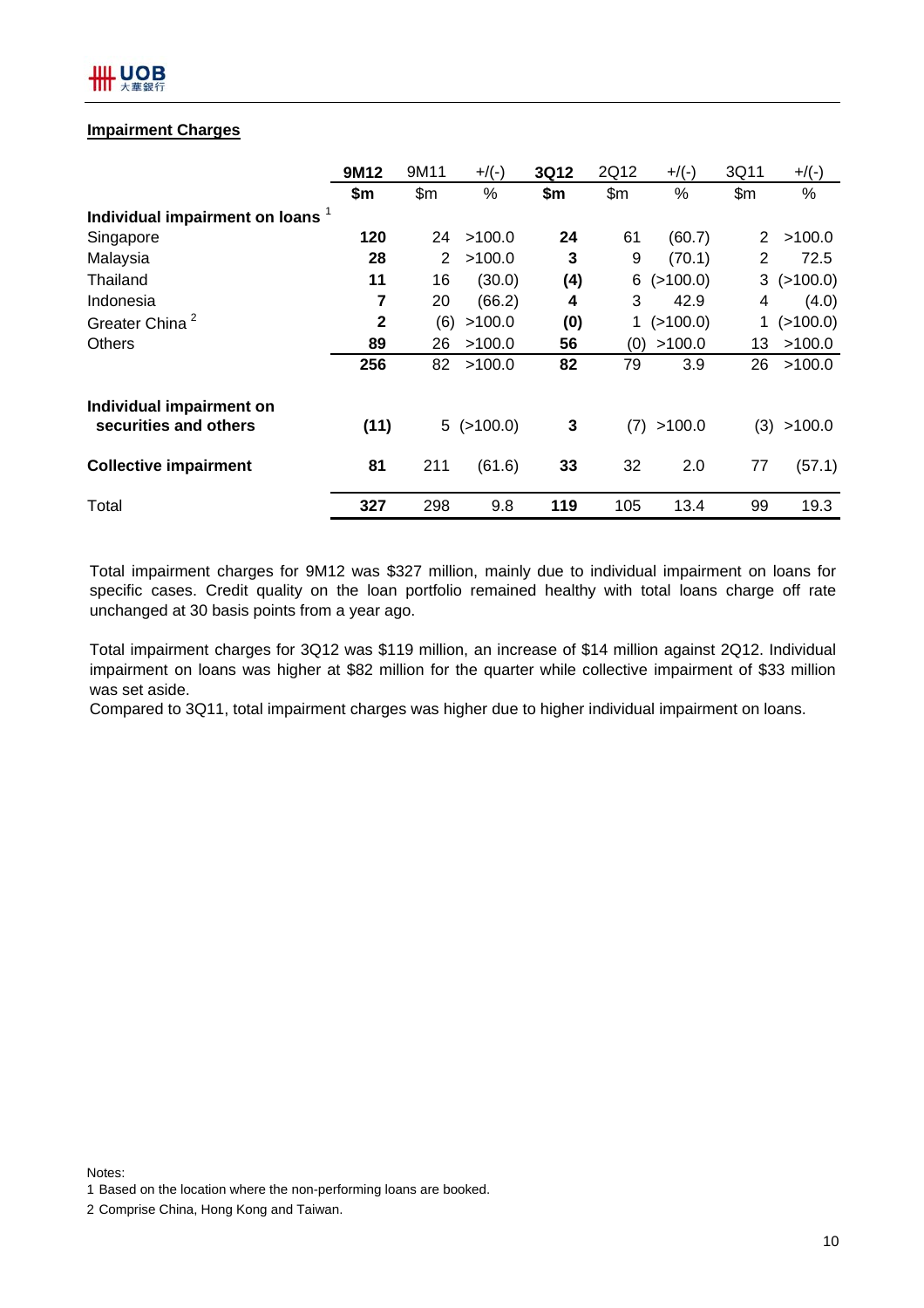

#### **Customer Loans**

|                                       | <b>Sep-12</b> | Jun-12  | Dec-11  | Sep-11  |
|---------------------------------------|---------------|---------|---------|---------|
|                                       | \$m           | \$m     | \$m\$   | \$m\$   |
| Gross customer loans                  | 152,447       | 149,829 | 143,943 | 140,432 |
| Less: Individual impairment           | 874           | 873     | 770     | 847     |
| Collective impairment                 | 2,045         | 2,014   | 1,982   | 1,953   |
| Net customer loans                    | 149,528       | 146,942 | 141,191 | 137,633 |
| <b>By industry</b>                    |               |         |         |         |
| Transport, storage and communication  | 7,452         | 7,642   | 7,041   | 6,825   |
| Building and construction             | 19,034        | 18,939  | 17,515  | 15,786  |
| Manufacturing                         | 11,475        | 11,534  | 11,336  | 10,393  |
| <b>Financial institutions</b>         | 24,078        | 23,210  | 23,966  | 22,971  |
| General commerce                      | 18,215        | 18,131  | 17,597  | 20,084  |
| Professionals and private individuals | 21,222        | 20,262  | 18,629  | 17,531  |
| Housing loans                         | 44,297        | 42,997  | 40,615  | 38,646  |
| Others                                | 6,674         | 7,114   | 7,244   | 8,196   |
| Total (gross)                         | 152,447       | 149,829 | 143,943 | 140,432 |
| <b>By currency</b>                    |               |         |         |         |
| Singapore dollar                      | 85,196        | 82,942  | 78,557  | 75,578  |
| US dollar                             | 18,553        | 19,190  | 19,791  | 21,328  |
| Malaysian ringgit                     | 21,026        | 20,426  | 18,832  | 17,336  |
| Thai baht                             | 7,838         | 7,546   | 7,530   | 7,340   |
| Indonesian rupiah                     | 4,502         | 4,603   | 4,488   | 4,335   |
| <b>Others</b>                         | 15,332        | 15,122  | 14,743  | 14,516  |
| Total (gross)                         | 152,447       | 149,829 | 143,943 | 140,432 |
| <b>By maturity</b>                    |               |         |         |         |
| Within 1 year                         | 48,141        | 48,796  | 50,384  | 52,743  |
| Over 1 year but within 3 years        | 27,290        | 26,156  | 23,170  | 22,164  |
| Over 3 years but within 5 years       | 21,069        | 21,033  | 20,484  | 19,154  |
| Over 5 years                          | 55,947        | 53,844  | 49,904  | 46,371  |
| Total (gross)                         | 152,447       | 149,829 | 143,943 | 140,432 |
| By geography $1$                      |               |         |         |         |
| Singapore                             | 98,310        | 96,443  | 92,268  | 90,156  |
| Malaysia                              | 23,187        | 22,226  | 20,712  | 19,129  |
| Thailand                              | 8,264         | 7,851   | 7,818   | 7,745   |
| Indonesia                             | 5,566         | 5,763   | 5,765   | 5,469   |
| <b>Greater China</b>                  | 8,689         | 9,008   | 8,430   | 8,841   |
| Others                                | 8,431         | 8,538   | 8,949   | 9,093   |
| Total (gross)                         | 152,447       | 149,829 | 143,943 | 140,432 |

Loans growth was paced given the tepid macro outlook. Gross customer loans grew 1.7% for the quarter and 5.9% for 9M12 to reach \$152 billion as at 30 September 2012. The increase in 3Q12 was mainly in Singapore for housing and other consumer loans. The Group remained prudent and continued to manage the exposure to US dollar loans. In 3Q12, US dollar loans trended down by 3.3% to \$18.6 billion. As a result, the US dollar loans-to-deposits ratio improved to 88.1% as at 30 September 2012.

Compared to 30 September 2011, gross customer loans rose 8.6%. Loans from the regional countries grew 11.0% and outpaced the growth in Singapore. Loans from the regional countries comprised 30.0% of total loans in the Group.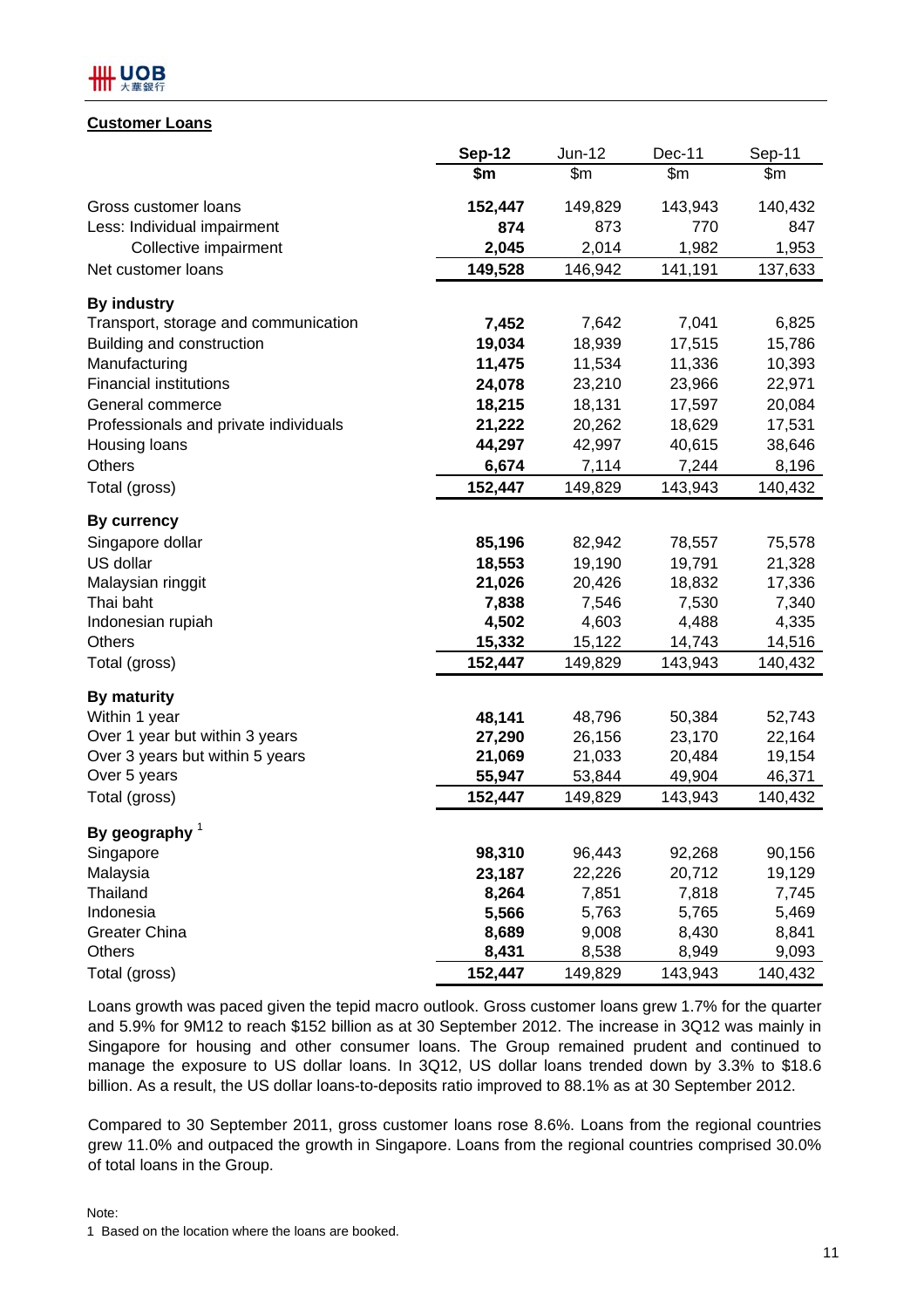

## **Non-Performing Assets**

|                               | <b>Sep-12</b> | Jun-12 | <b>Dec-11</b> | Sep-11 |
|-------------------------------|---------------|--------|---------------|--------|
|                               | \$m           | \$m\$  | \$m\$         | \$m\$  |
| Loans ("NPL")                 | 2,496         | 2,113  | 2,020         | 2,109  |
| Debt securities and others    | 380           | 376    | 560           | 608    |
| Non-Performing Assets ("NPA") | 2,876         | 2,489  | 2,580         | 2,717  |
| By grading                    |               |        |               |        |
| Substandard                   | 1,837         | 1,458  | 1,652         | 1,764  |
| Doubtful                      | 320           | 332    | 426           | 445    |
| Loss                          | 719           | 699    | 502           | 508    |
| Total                         | 2,876         | 2,489  | 2,580         | 2,717  |
| By security coverage          |               |        |               |        |
| Secured                       | 996           | 929    | 998           | 1,057  |
| Unsecured                     | 1,880         | 1,560  | 1,582         | 1,660  |
| Total                         | 2,876         | 2,489  | 2,580         | 2,717  |
| By ageing                     |               |        |               |        |
| Current                       | 881           | 344    | 605           | 503    |
| Within 90 days                | 191           | 184    | 190           | 193    |
| Over 90 to 180 days           | 189           | 224    | 141           | 234    |
| Over 180 days                 | 1,615         | 1,737  | 1,644         | 1,787  |
| Total                         | 2,876         | 2,489  | 2,580         | 2,717  |
| <b>Cumulative impairment</b>  |               |        |               |        |
| Individual                    | 1,113         | 1,097  | 1,049         | 1,075  |
| Collective                    | 2,222         | 2,191  | 2,158         | 2,089  |
| Total                         | 3,335         | 3,288  | 3,207         | 3,164  |
| As a % of NPA                 | 116.0%        | 132.1% | 124.3%        | 116.5% |
| As a % of unsecured NPA       | 177.4%        | 210.8% | 202.7%        | 190.6% |

|                                       | <b>NPL</b> |       | <b>NPL</b> |       | <b>NPL</b> |       | <b>NPL</b> |       |
|---------------------------------------|------------|-------|------------|-------|------------|-------|------------|-------|
|                                       | <b>NPL</b> | ratio | <b>NPL</b> | ratio | <b>NPL</b> | ratio | <b>NPL</b> | ratio |
|                                       | \$m        | %     | \$m\$      | %     | \$m\$      | %     | \$m\$      | %     |
| <b>NPL by industry</b>                |            |       |            |       |            |       |            |       |
| Transport, storage and communication  | 1,008      | 13.5  | 556        | 7.3   | 534        | 7.6   | 505        | 7.4   |
| Building and construction             | 102        | 0.5   | 106        | 0.6   | 108        | 0.6   | 120        | 0.8   |
| Manufacturing                         | 434        | 3.8   | 469        | 4.1   | 401        | 3.5   | 532        | 5.1   |
| <b>Financial institutions</b>         | 143        | 0.6   | 163        | 0.7   | 194        | 0.8   | 198        | 0.9   |
| General commerce                      | 284        | 1.6   | 288        | 1.6   | 259        | 1.5   | 270        | 1.3   |
| Professionals and private individuals | 152        | 0.7   | 145        | 0.7   | 144        | 0.8   | 156        | 0.9   |
| Housing loans                         | 250        | 0.6   | 244        | 0.6   | 228        | 0.6   | 222        | 0.6   |
| <b>Others</b>                         | 123        | 1.8   | 142        | 2.0   | 152        | 2.1   | 106        | 1.3   |
| Total                                 | 2,496      | 1.6   | 2,113      | 1.4   | 2,020      | 1.4   | 2,109      | 1.5   |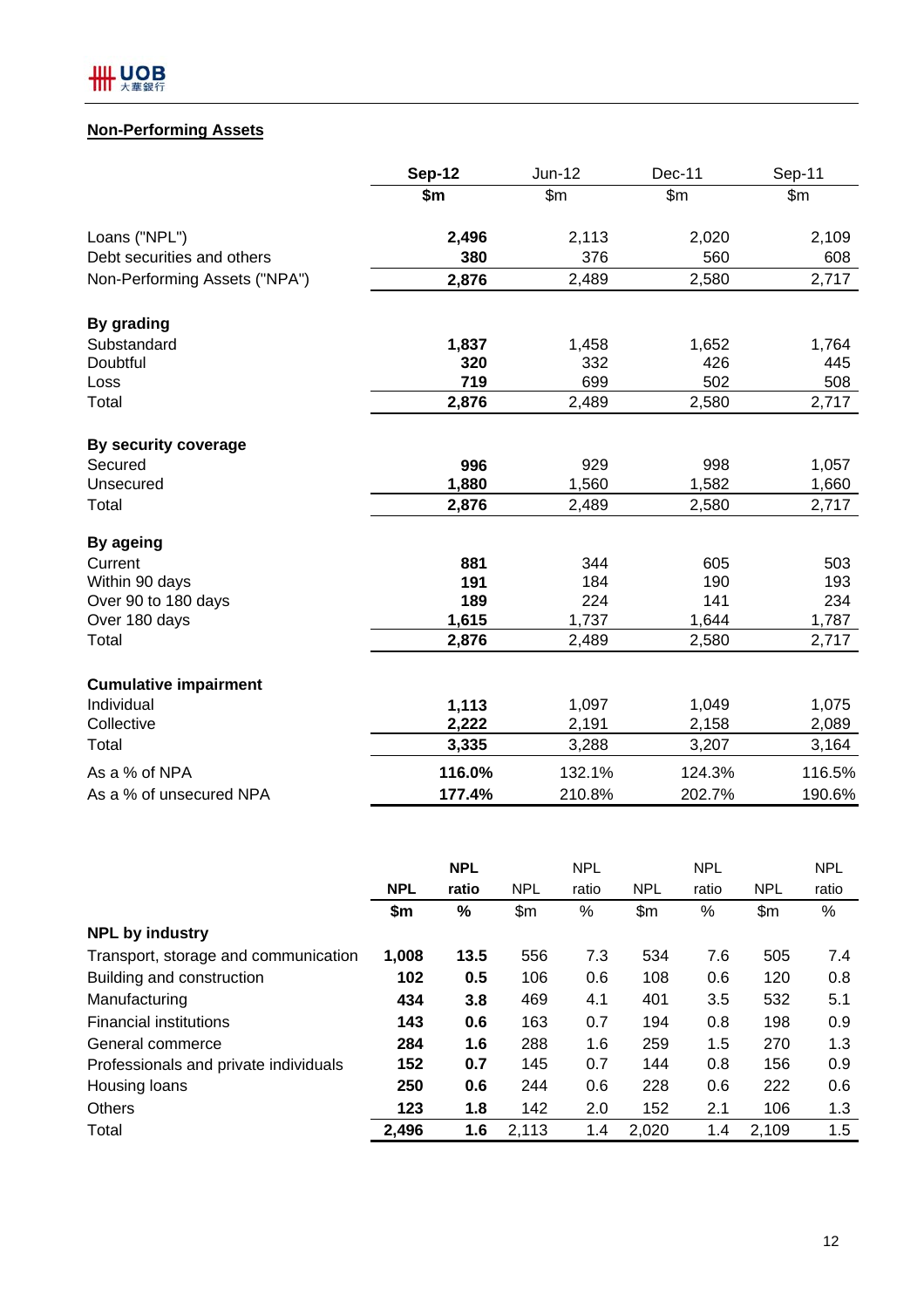

#### **Non-Performing Assets** *(cont'd)*

|                      |            |            | <b>Total cumulative impairment</b> |               |  |  |  |
|----------------------|------------|------------|------------------------------------|---------------|--|--|--|
|                      |            | <b>NPL</b> | as a % of                          | as a % of     |  |  |  |
|                      | <b>NPL</b> | ratio      | <b>NPL</b>                         | unsecured NPL |  |  |  |
|                      | \$m        | $\%$       | $\%$                               | %             |  |  |  |
| NPL by geography $1$ |            |            |                                    |               |  |  |  |
| Singapore            |            |            |                                    |               |  |  |  |
| Sep 12               | 812        | 0.8        | 228.4                              | 466.1         |  |  |  |
| <b>Jun 12</b>        | 763        | 0.8        | 242.3                              | 440.2         |  |  |  |
| Dec 11               | 714        | 0.8        | 250.1                              | 542.9         |  |  |  |
| Sep 11               | 855        | 0.9        | 225.8                              | 418.0         |  |  |  |
| Malaysia             |            |            |                                    |               |  |  |  |
| Sep 12               | 377        | 1.6        | 111.1                              | 340.7         |  |  |  |
| <b>Jun 12</b>        | 374        | 1.7        | 112.6                              | 339.5         |  |  |  |
| Dec 11               | 346        | 1.7        | 114.7                              | 336.4         |  |  |  |
| Sep 11               | 347        | 1.8        | 111.0                              | 320.8         |  |  |  |
| Thailand             |            |            |                                    |               |  |  |  |
| Sep 12               | 306        | 3.7        | 91.8                               | 155.2         |  |  |  |
| <b>Jun 12</b>        | 312        | 4.0        | 89.7                               | 148.1         |  |  |  |
| Dec 11               | 309        | 4.0        | 81.9                               | 141.3         |  |  |  |
| Sep 11               | 297        | 3.8        | 78.5                               | 133.9         |  |  |  |
| Indonesia            |            |            |                                    |               |  |  |  |
| Sep 12               | 85         | 1.5        | 80.0                               | 1,360.0       |  |  |  |
| <b>Jun 12</b>        | 85         | 1.5        | 78.8                               | 1,340.0       |  |  |  |
| Dec 11               | 83         | 1.4        | 83.1                               | 1,150.0       |  |  |  |
| Sep 11               | 85         | 1.6        | 78.8                               | 957.1         |  |  |  |
| <b>Greater China</b> |            |            |                                    |               |  |  |  |
| Sep 12               | 39         | 0.4        | 184.6                              | 205.7         |  |  |  |
| <b>Jun 12</b>        | 41         | 0.5        | 173.2                              | 186.8         |  |  |  |
| Dec 11               | 31         | 0.4        | 222.6                              | 222.6         |  |  |  |
| Sep 11               | 31         | 0.4        | 203.2                              | 210.0         |  |  |  |
| <b>Others</b>        |            |            |                                    |               |  |  |  |
| Sep 12               | 877        | 10.4       | 25.5                               | 26.7          |  |  |  |
| Jun 12               | 538        | 6.3        | 37.0                               | 40.1          |  |  |  |
| Dec 11               | 537        | 6.0        | 33.1                               | 36.3          |  |  |  |
| Sep 11               | 494        | 5.4        | 24.5                               | 27.8          |  |  |  |
| Group NPL            |            |            |                                    |               |  |  |  |
| Sep 12               | 2,496      | 1.6        | 116.9                              | 184.6         |  |  |  |
| <b>Jun 12</b>        | 2,113      | 1.4        | 136.6                              | 227.0         |  |  |  |
| Dec 11               | 2,020      | 1.4        | 136.2                              | 238.5         |  |  |  |
| Sep 11               | 2,109      | 1.5        | 132.8                              | 227.8         |  |  |  |

Group NPL increased over the comparative periods to \$2.50 billion as at 30 September 2012, largely on a few loan accounts from the transport industry. Group NPL was higher at 1.6% while NPL coverage remained adequate at 116.9%.

Note:

1 Based on the location where the non-performing loans are booked.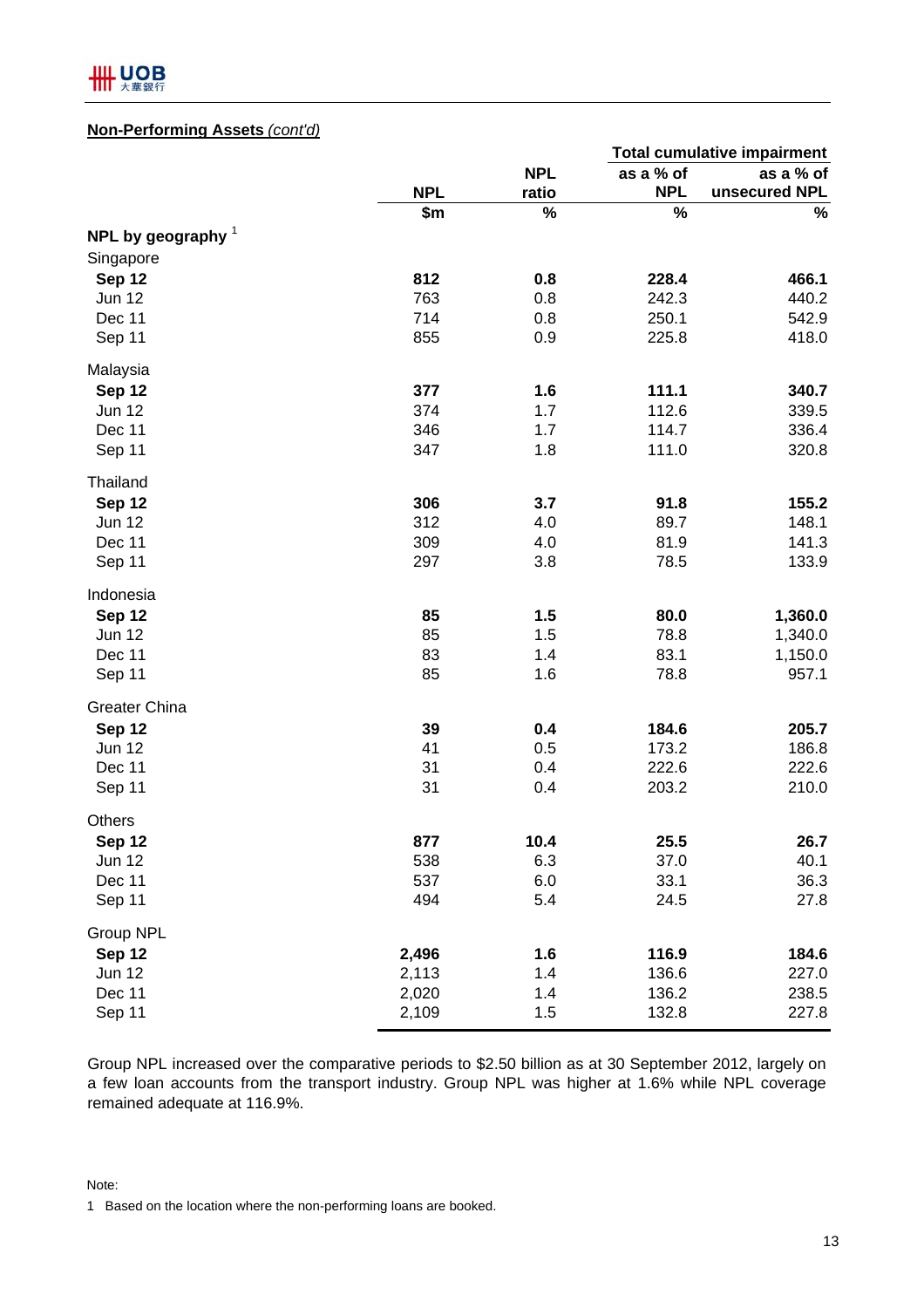## **LUOB**

#### **Customer Deposits**

|                                 | <b>Sep-12</b> | Jun-12  | Dec-11  | Sep-11  |
|---------------------------------|---------------|---------|---------|---------|
|                                 | \$m           | \$m\$   | \$m     | \$m     |
| By product                      |               |         |         |         |
| <b>Fixed deposits</b>           | 96,586        | 92,223  | 95,168  | 87,390  |
| Savings deposits                | 40,495        | 40,719  | 39,945  | 39,383  |
| <b>Current accounts</b>         | 29,970        | 28,474  | 27,993  | 27,173  |
| Others                          | 6,771         | 7,376   | 6,355   | 4,489   |
| Total                           | 173,823       | 168,792 | 169,460 | 158,435 |
| By maturity                     |               |         |         |         |
| Within 1 year                   | 170,342       | 164,687 | 162,887 | 152,738 |
| Over 1 year but within 3 years  | 2,779         | 2,956   | 5,185   | 4,270   |
| Over 3 years but within 5 years | 574           | 988     | 1,126   | 1,078   |
| Over 5 years                    | 127           | 160     | 263     | 350     |
| Total                           | 173,823       | 168,792 | 169,460 | 158,435 |
| <b>By currency</b>              |               |         |         |         |
| Singapore dollar                | 96,825        | 92,357  | 95,720  | 94,639  |
| US dollar                       | 20,780        | 19,898  | 19,818  | 16,794  |
| Malaysian ringgit               | 24,335        | 22,994  | 20,890  | 18,526  |
| Thai baht                       | 6,964         | 6,677   | 6,874   | 5,346   |
| Indonesian rupiah               | 4,465         | 4,551   | 4,774   | 4,342   |
| <b>Others</b>                   | 20,454        | 22,315  | 21,384  | 18,789  |
| Total                           | 173,823       | 168,792 | 169,460 | 158,435 |
|                                 |               |         |         |         |
| Loans/Deposits ratio (%)        | 86.0          | 87.1    | 83.3    | 86.9    |

The Group continued to exercise balance sheet discipline and with a strong deposit franchise, brought in deposits at a faster pace than loans growth. Customer deposits grew \$5.0 billion or 3.0% to \$174 billion in 3Q12, almost double the rate of loans growth. The growth was mostly in Singapore and in fixed deposits which rose 4.7%. Current accounts balances also grew 5.3%, providing the Group with cheaper funds. Consequently, the Group loans-to-deposits ratio improved to 86.0% in 3Q12.

Compared to 30 September 2011, customer deposits rose 9.7% broad based across territories and products.

#### **Debts Issued**

|                                 | Sep-12 | $Jun-12$      | $Dec-11$ | Sep-11 |
|---------------------------------|--------|---------------|----------|--------|
|                                 | \$m    | $\mathsf{Sm}$ | \$m      | \$m\$  |
| <b>Subordinated debts</b>       |        |               |          |        |
| Due within one year (unsecured) | 1,252  |               |          |        |
| Due after one year (unsecured)  | 4,811  | 4,990         | 5,084    | 5,129  |
|                                 | 6,063  | 4,990         | 5,084    | 5,129  |
| Other debts issued              |        |               |          |        |
| Due within one year (unsecured) | 3,939  | 4,238         | 5,118    | 4,074  |
| Due after one year (unsecured)  | 2,628  | 2.788         | 1.584    | 1,647  |
|                                 | 6.567  | 7,026         | 6,702    | 5,721  |
|                                 |        |               |          |        |
| Total                           | 12,630 | 12.016        | 11,786   | 10.851 |

To further complement the Group's funding sources, the Group tapped the term debt market and issued S\$1.2 billion 3.15% fixed rate subordinated notes under the euro-medium term note programme in 3Q12.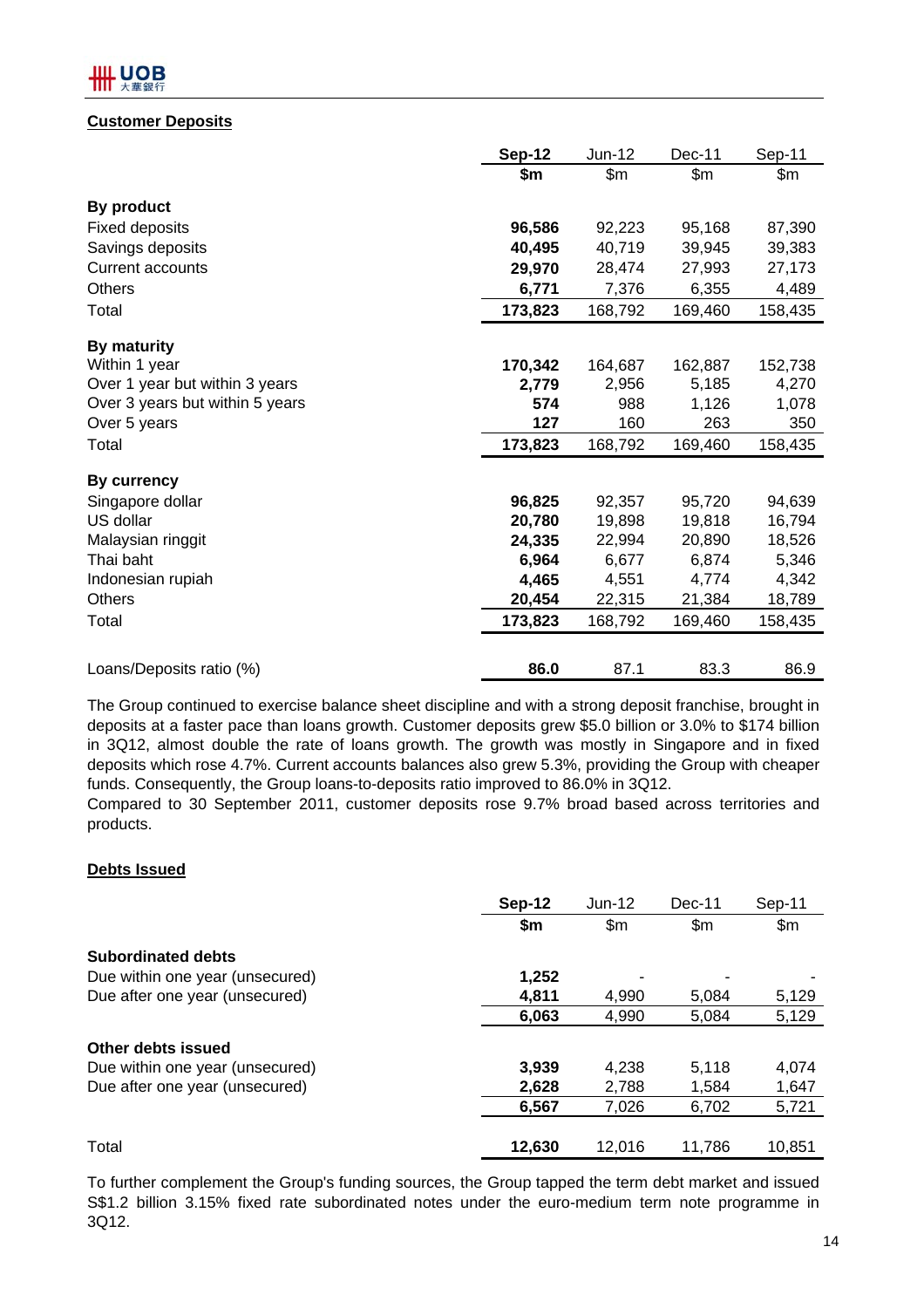

#### **Shareholders' Equity**

|                                                    | Sep-12 | Jun-12 | Dec-11 | Sep-11 |
|----------------------------------------------------|--------|--------|--------|--------|
|                                                    | \$m    | \$m    | \$m    | \$m    |
| Shareholders' equity                               | 24.246 | 23.765 | 22.967 | 22,286 |
| Add: Revaluation surplus                           | 3,273  | 3.273  | 3.225  | 2,882  |
| Shareholders' equity including revaluation surplus | 27,518 | 27,038 | 26,192 | 25,167 |

Shareholders' equity increased 2.0% to \$24.2 billion in 3Q12, mainly due to profit for the period and improved valuation of the available-for-sale investment portfolio.

Compared to 30 September 2011, shareholders' equity rose 8.8%, largely contributed by higher retained earnings as well as improved valuation on the investment portfolio.

As at 30 September 2012, revaluation surplus of \$3.3 billion on the Group's properties was not recognised in the financial statements.

#### **Changes in Issued Shares of the Bank**

|                                              | <b>Number of shares</b> |           |             |           |  |  |  |
|----------------------------------------------|-------------------------|-----------|-------------|-----------|--|--|--|
|                                              | 9M12                    | 9M11      | <b>3Q12</b> | 3Q11      |  |  |  |
|                                              | '000                    | '000      | '000        | '000      |  |  |  |
| <b>Ordinary shares</b>                       |                         |           |             |           |  |  |  |
| Balance at beginning of period               | 1,590,494               | 1,560,139 | 1,590,494   | 1,590,487 |  |  |  |
| Issue of shares under scrip dividend scheme  |                         | 30,355    |             | 7         |  |  |  |
| Balance at end of period                     | 1,590,494               | 1,590,494 | 1,590,494   | 1,590,494 |  |  |  |
| <b>Treasury shares</b>                       |                         |           |             |           |  |  |  |
| Balance at beginning of period               | (16, 570)               | (17, 515) | (17, 026)   | (17, 481) |  |  |  |
| Share buyback - held in treasury             | (684)                   |           |             |           |  |  |  |
| Issue of shares under share-based            |                         |           |             |           |  |  |  |
| compensation plans                           | 564                     | 53        | 336         | 19        |  |  |  |
| Balance at end of period                     | (16,690)                | (17, 462) | (16,690)    | (17, 462) |  |  |  |
| Ordinary shares net of treasury shares       | 1,573,804               | 1,573,032 | 1,573,804   | 1,573,032 |  |  |  |
|                                              |                         |           |             |           |  |  |  |
| <b>Preference shares</b>                     |                         |           |             |           |  |  |  |
| Class E non-cumulative non-convertible       |                         |           |             |           |  |  |  |
| preference shares at beginning/end of period | 13,200                  | 13,200    | 13,200      | 13,200    |  |  |  |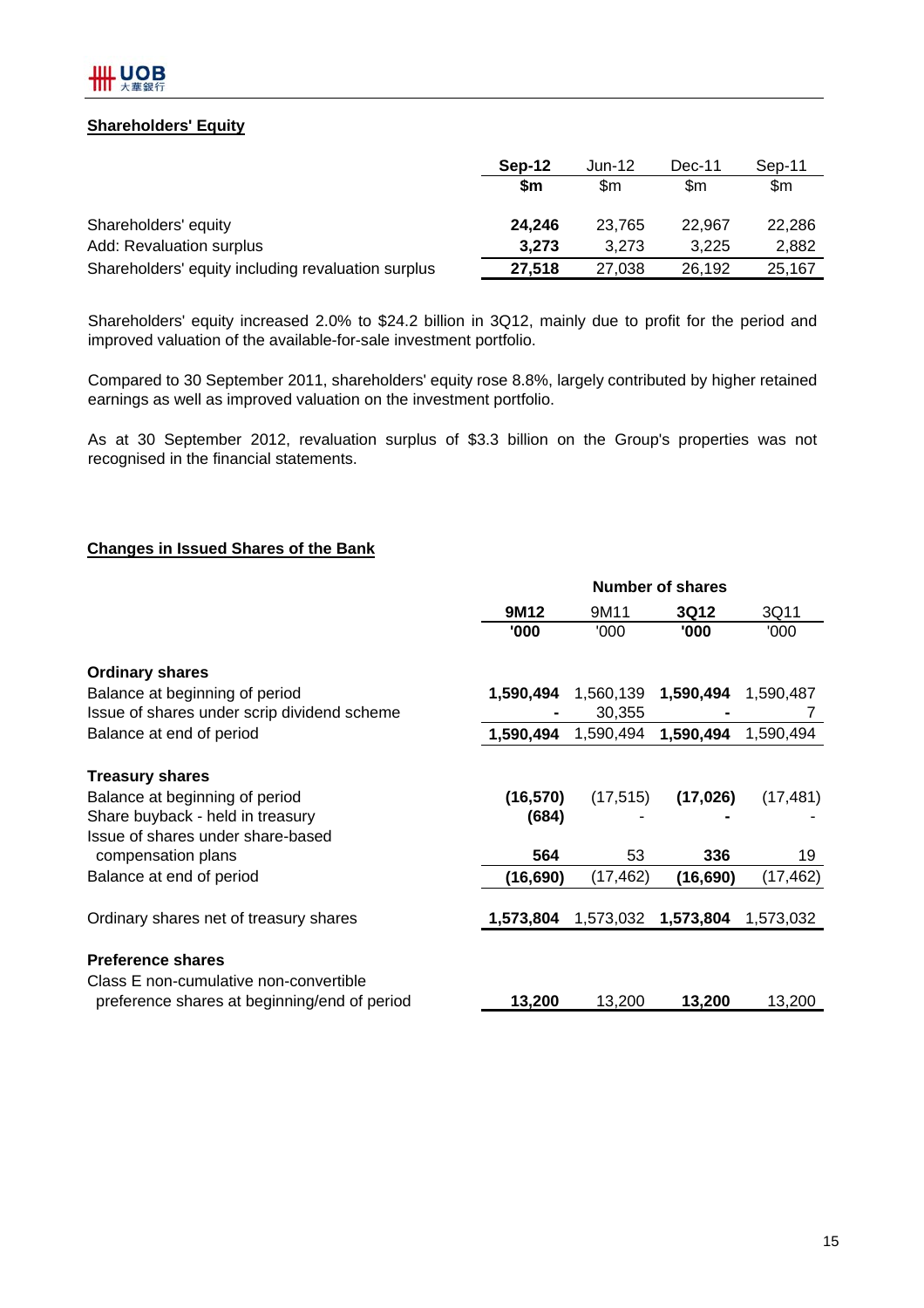#### **Performance by Operating Segment**

The Group is organised to be segment-led across key markets. Global segment heads are responsible for driving business, with decision-making balanced with a geographical perspective. For internal management purposes, the following segments represent the key customer segments and product groups:

#### **Group Retail ("GR")**

GR segment covers Consumer, Privilege, Business and Private Banking. Consumer Banking serves the individual customers, while Business Banking serves small enterprises with a wide range of products and services, including deposits, loans, investments, credit and debit cards and insurance products. Privilege Banking provides an extended range of financial services, including wealth management, and restricted products such as structured notes, funds of hedge funds, and insurance plans to the wealthy and affluent customers. Private Banking caters to the high net worth individuals and accredited investors, offering financial and portfolio planning, including investment management, asset management and estate planning.

Segment profit increased 12.6% to \$797 million in 9M12. Net interest income grew on strong loans growth while higher fee and commission income came mainly from investment-related activities. The increase was partly negated by higher business volume-related costs and impairment charges.

#### **Group Wholesale ("GW")**

GW segment encompasses Commercial Banking, Corporate Banking, Financial Institutions Group ("FIG"), Corporate Finance and Debt Capital Markets. Commercial Banking serves the medium and large enterprises, while Corporate Banking serves large local corporations, government-linked companies and agencies, and FIG serves financial institutions. Commercial Banking, Corporate Banking and FIG provide customers with a broad range of products and services that include current accounts, deposits, lending, asset finance, ship finance, trade finance, structured finance, cash management and cross-border payments. Corporate Finance provides services that include lead managing and underwriting equity offerings and corporate advisory services. Debt Capital Markets specialises in solution-based structures to meet clients' financing requirements in structuring, underwriting and arranging syndicated loans for general corporate needs, leveraged buy-outs, project and structured finance, and underwriting and lead managing bond issues.

Segment profit grew 12.5% to \$1,331 million in 9M12, with increases registered in net interest income as well as loan-related and trade-related fee income driven by strong loans growth and higher fee income from treasury and investment activities. This was partly negated by higher impairment charges and operating expenses.

#### **Global Markets and Investment Management ("GMIM")**

GMIM segment provides a comprehensive range of treasury products and services, including foreign exchange, money market, fixed income, derivatives, margin trading, futures broking, gold products, as well as an array of structured products. It is a dominant player in Singapore dollar treasury instruments as well as a provider of banknote services in the region. It also engages in asset management, proprietary investment activities and management of excess liquidity and capital funds.

Segment profit increased 25.7% to \$494 million in 9M12, mainly attributed to higher income from trading and interest rate management activities, as well as higher fee and commission income from investmentrelated activities. This was partly offset by increased operating expenses from higher business volumes and higher impairment charges.

#### **Others**

Others include property-related activities, insurance businesses and income and expenses not attributable to other operating segments mentioned above.

The segment recorded a profit of \$94 million in 9M12 as compared to a loss of \$14 million in 9M11, mainly due to gain on sale of investment securities and lower collective impairment. This was partly offset by increased operating expenses and lower share of profits of associates.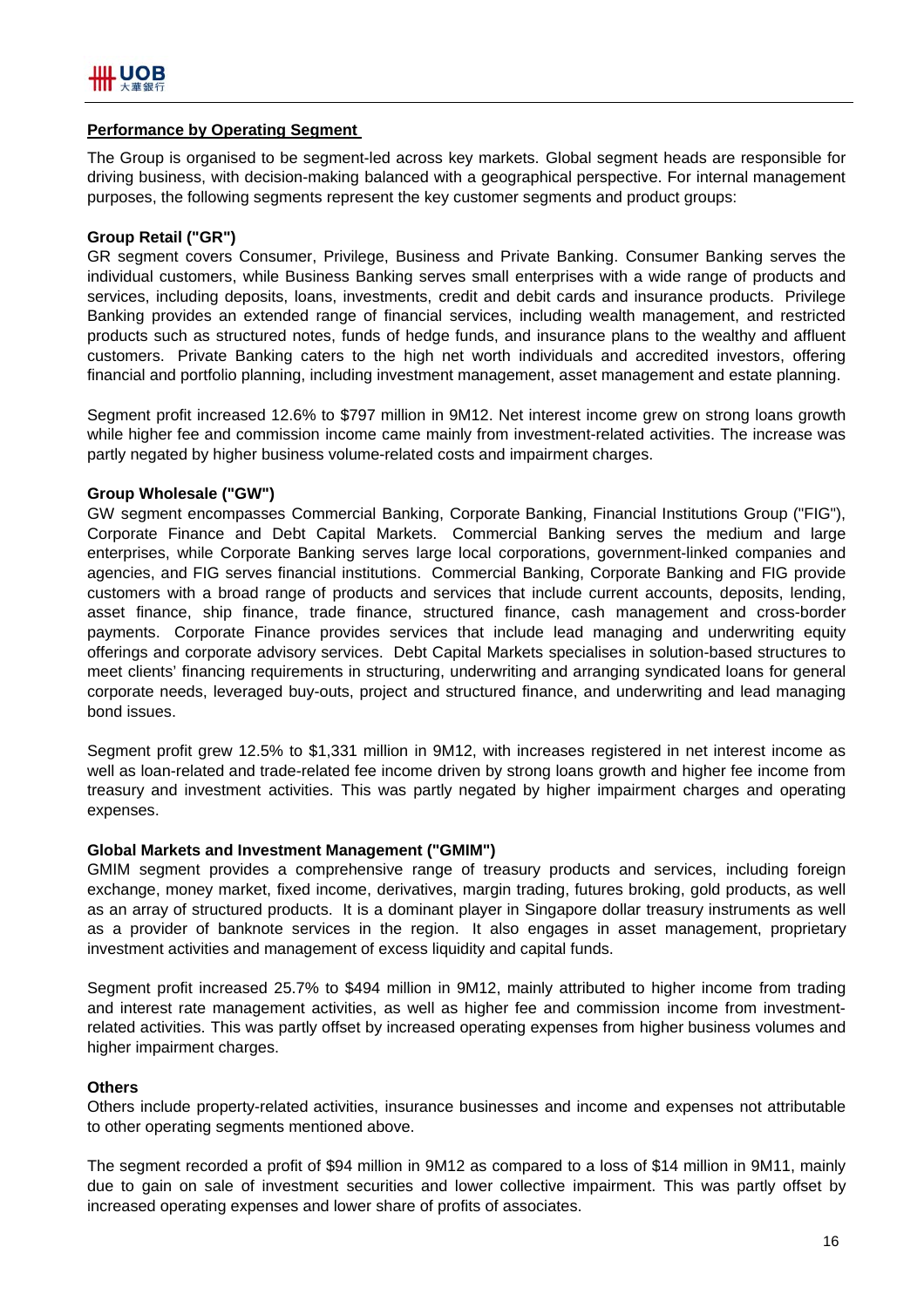## **Performance by Operating Segment** <sup>1</sup> *(cont'd)*

|                                               | <b>GR</b> | <b>GW</b> | <b>GMIM</b>    | <b>Others</b> | Elimination <sup>2</sup> | <b>Total</b>  |
|-----------------------------------------------|-----------|-----------|----------------|---------------|--------------------------|---------------|
|                                               | \$m\$     | \$m       | \$m            | $\frac{2}{3}$ | \$m                      | $\frac{2}{3}$ |
| 9M12                                          |           |           |                |               |                          |               |
| Operating income                              | 1,896     | 1,905     | 934            | 537           | (369)                    | 4,903         |
| Operating expenses                            | (1,031)   | (396)     | (423)          | (442)         | 263                      | (2,029)       |
| Impairment charges                            | (66)      | (173)     | (18)           | (70)          |                          | (327)         |
| Amortisation of intangible assets             | (2)       | (5)       |                |               |                          | (7)           |
| Share of profit of associates                 |           |           | 1              | 70            |                          | 71            |
| Profit before tax                             | 797       | 1,331     | 494            | 94            | (106)                    | 2,610         |
|                                               |           |           |                |               |                          |               |
| <b>Segment assets</b>                         | 71,837    | 87,161    | 80,149         | 4,190         | (5, 114)                 | 238,223       |
| Intangible assets                             | 1,336     | 2,114     | 666            | 56            |                          | 4,172         |
| Investment in associates                      |           |           | 18             | 1,077         |                          | 1,095         |
| <b>Total assets</b>                           | 73,173    | 89,275    | 80,833         | 5,323         | (5, 114)                 | 243,490       |
| <b>Segment liabilities</b>                    | 90,313    | 77,140    | 47,357         | 9,905         | (5,658)                  | 219,057       |
|                                               |           |           |                |               |                          |               |
| <b>Other information</b>                      |           |           |                |               |                          |               |
| Inter-segment operating income                | 270       | (168)     | 5              | 262           | (369)                    |               |
| Gross customer loans                          | 71,423    | 80,610    | 365            | 49            |                          | 152,447       |
| Non-performing assets                         | 504       | 2,154     | 121            | 97            |                          | 2,876         |
| Capital expenditure                           | 12        | 1         | 3              | 154           |                          | 170           |
| Depreciation of assets                        | 6         | 4         | 2              | 80            |                          | 92            |
|                                               |           |           |                |               |                          |               |
| 9M11                                          |           |           |                |               |                          |               |
| Operating income                              | 1,730     | 1,588     | 760            | 436           | (293)                    | 4,221         |
| Operating expenses                            | (970)     | (347)     | (383)          | (332)         | 206                      | (1,826)       |
| Impairment charges                            | (49)      | (53)      | 19             | (215)         |                          | (298)         |
| Amortisation of intangible assets             | (3)       | (5)       |                |               |                          | (8)           |
| Share of profit of associates                 |           |           | (3)            | 96            |                          | 93            |
| Profit before tax                             | 708       | 1,183     | 393            | (14)          | (87)                     | 2,183         |
| <b>Segment assets</b>                         | 61,814    | 82,093    | 83,070         | 4,072         | (5,840)                  | 225,209       |
|                                               |           | 2,118     | 667            | 81            |                          |               |
| Intangible assets<br>Investment in associates | 1,338     |           | 21             |               |                          | 4,204         |
|                                               |           |           |                | 1,083         |                          | 1,104         |
| <b>Total assets</b>                           | 63,152    | 84,211    | 83,758         | 5,236         | (5, 840)                 | 230,517       |
| <b>Segment liabilities</b>                    | 83,752    | 72,003    | 50,156         | 8,649         | (6, 503)                 | 208,057       |
| <b>Other information</b>                      |           |           |                |               |                          |               |
| Inter-segment operating income                | 317       | (139)     | (172)          | 287           | (293)                    |               |
| Gross customer loans                          | 61,505    | 78,429    | 435            | 63            |                          | 140,432       |
| Non-performing assets                         | 476       | 1,947     | 148            | 146           |                          | 2,717         |
| Capital expenditure                           | 11        | 3         | 5              | 98            |                          | 117           |
| Depreciation of assets                        | 6         | 4         | $\overline{2}$ | 74            |                          | 86            |

Notes:

1 Transfer prices between operating segments are on arm's length basis in a manner similar to transactions with third parties.

2 This includes joint income and expenses allocated to business segments in respect of cross-sell activities.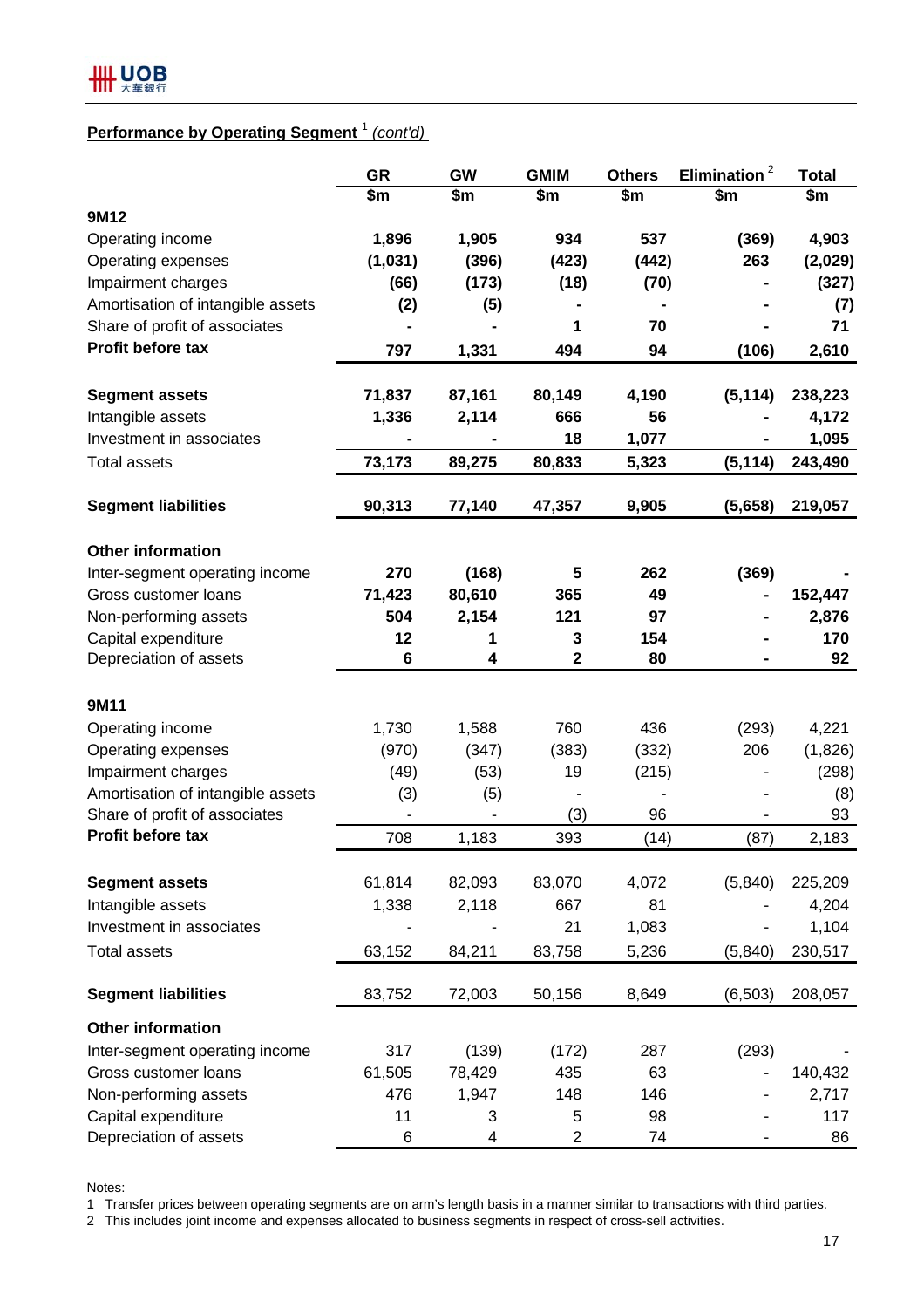### **Performance by Geographical Segment** <sup>1</sup>

|                               | 9M12  | 9M11  | 3Q12  | 2Q12  | 3Q11  |
|-------------------------------|-------|-------|-------|-------|-------|
|                               | \$m   | \$m\$ | \$m   | \$m\$ | \$m\$ |
| <b>Total operating income</b> |       |       |       |       |       |
| Singapore                     | 2,880 | 2,530 | 988   | 943   | 808   |
| Malaysia                      | 671   | 580   | 224   | 229   | 192   |
| Thailand                      | 392   | 312   | 135   | 128   | 109   |
| Indonesia                     | 358   | 319   | 118   | 122   | 105   |
| <b>Greater China</b>          | 303   | 221   | 100   | 92    | 71    |
| <b>Others</b>                 | 299   | 259   | 98    | 95    | 76    |
| Total                         | 4,903 | 4,221 | 1,664 | 1,610 | 1,361 |
|                               |       |       |       |       |       |
| Profit before tax             |       |       |       |       |       |
| Singapore                     | 1,658 | 1,440 | 567   | 523   | 422   |
| Malaysia                      | 422   | 324   | 153   | 154   | 105   |
| Thailand                      | 92    | 58    | 40    | 26    | 22    |
| Indonesia                     | 151   | 112   | 52    | 53    | 37    |
| <b>Greater China</b>          | 165   | 102   | 52    | 46    | 25    |
| <b>Others</b>                 | 130   | 155   | 16    | 70    | 39    |
|                               | 2,618 | 2,191 | 879   | 871   | 650   |
| Intangible assets amortised   | (7)   | (8)   | (2)   | (2)   | (3)   |
| Total                         | 2,610 | 2,183 | 877   | 869   | 648   |

The Group's operating income grew 16.1% to \$4.90 billion in 9M12, with increases registered across all territories. The regional countries rose faster at 20.4% while Singapore grew 13.8%. At the pre-tax profit level, Singapore grew 15.1% while the regional countries rose 39.2% year-on-year.

|                      | Sep-12  | $Jun-12$ | $Dec-11$      | Sep-11  |
|----------------------|---------|----------|---------------|---------|
|                      | \$m     | \$m\$    | $\mathsf{Sm}$ | \$m\$   |
| <b>Total assets</b>  |         |          |               |         |
| Singapore            | 149,703 | 143,283  | 144.739       | 143,349 |
| Malaysia             | 33,390  | 31,977   | 29,308        | 26,820  |
| Thailand             | 13,190  | 12,314   | 11,996        | 11,770  |
| Indonesia            | 7,254   | 7,624    | 7,767         | 7,221   |
| <b>Greater China</b> | 18,043  | 18,370   | 19,133        | 18,367  |
| <b>Others</b>        | 17,740  | 17,665   | 19,819        | 18,786  |
|                      | 239,319 | 231,233  | 232,762       | 226,313 |
| Intangible assets    | 4,172   | 4,181    | 4,196         | 4,204   |
| Total                | 243,490 | 235,414  | 236,958       | 230,517 |

Note:

<sup>1</sup> Based on the location where the transactions and assets are booked which approximates that based on the location of the customers and assets. Information is stated after elimination of inter-segment transactions.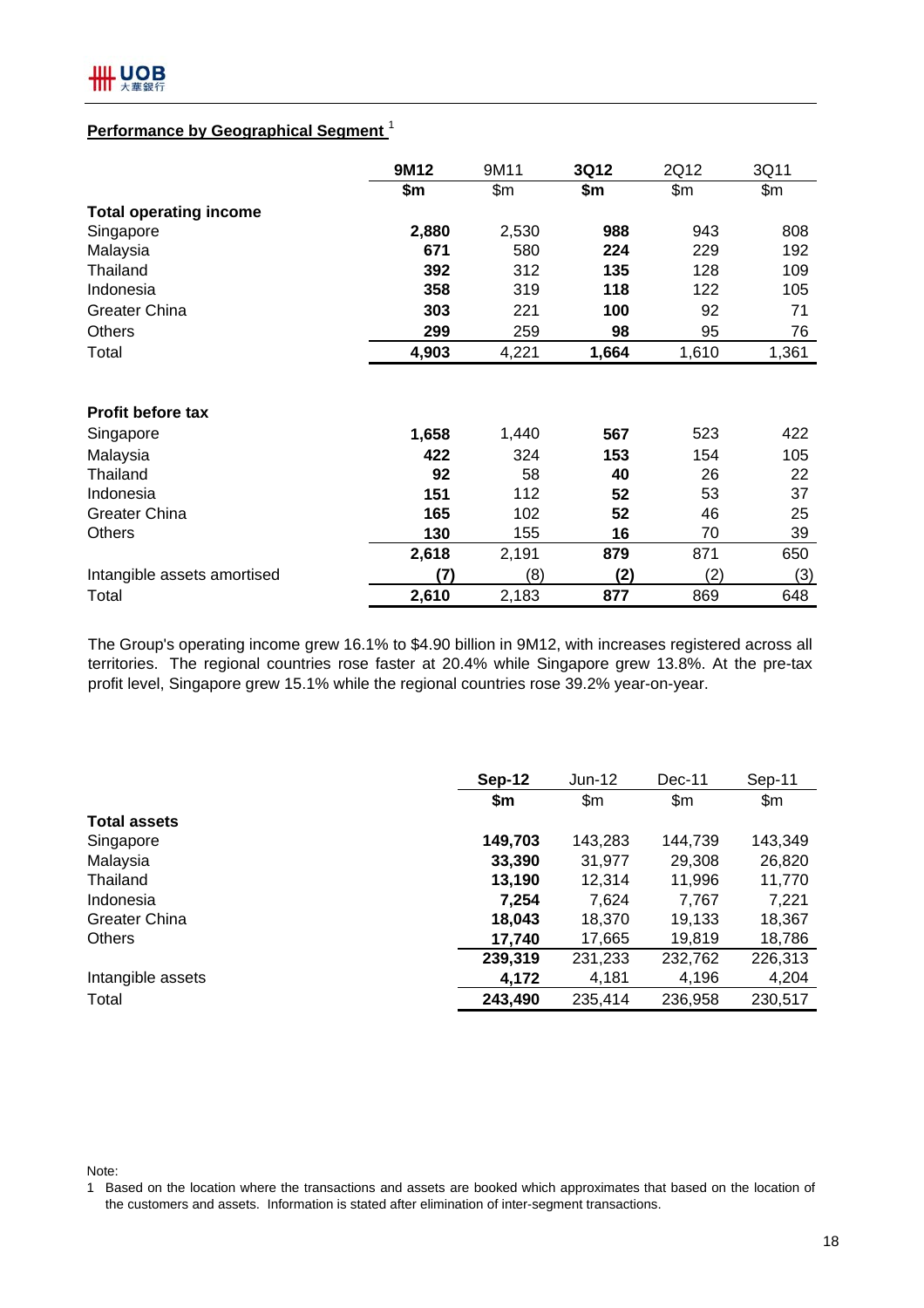#### **Capital Adequacy Ratios**

|                                         | <b>Sep-12</b> | Jun-12  | Dec-11  | Sep-11        |
|-----------------------------------------|---------------|---------|---------|---------------|
|                                         | \$m           | \$m\$   | \$m\$   | $\mathsf{Sm}$ |
| <b>Tier 1 capital</b>                   |               |         |         |               |
| Share capital                           | 3,104         | 3,098   | 3,104   | 3,084         |
| Preference shares                       | 2,149         | 2,149   | 2,149   | 2,149         |
| Disclosed reserves/others               | 18,357        | 18,096  | 17,511  | 16,929        |
| Deductions from Tier 1 capital          | (4, 713)      | (4,734) | (4,750) | (4, 764)      |
| <b>Eligible Tier 1 capital</b>          | 18,897        | 18,609  | 18,014  | 17,398        |
| <b>Tier 2 capital</b>                   |               |         |         |               |
| Cumulative collective impairment/others | 1,070         | 1,024   | 950     | 988           |
| Subordinated notes                      | 4,612         | 3,483   | 3,794   | 3,832         |
| Deductions from Tier 2 capital          | (374)         | (385)   | (421)   | (428)         |
| <b>Eligible total capital</b>           | 24,205        | 22,731  | 22,337  | 21,790        |
| Risk-weighted assets ("RWA")            | 132,480       | 133,961 | 133,578 | 124,295       |
| Capital adequacy ratios ("CAR")         |               |         |         |               |
| Core Tier 1                             | 12.6%         | 12.3%   | 11.9%   | 12.3%         |
| Tier 1                                  | 14.3%         | 13.9%   | 13.5%   | 14.0%         |
| Total                                   | 18.3%         | 17.0%   | 16.7%   | 17.5%         |

The Group remained well capitalised with Tier 1 and Total CAR of 14.3% and 18.3% well above the regulatory minimums of 6% and 10% respectively.

The improvement in CAR against the previous quarter were contributed by lower risk-weighted assets, as well as higher capital due to higher retained earnings and issuance of the S\$1.2 billion subordinated debts in this quarter.

Compared to 30 September 2011, the higher CAR were largely due to higher retained earnings and issuance of subordinated debts, partly offset by higher risk-weighted assets.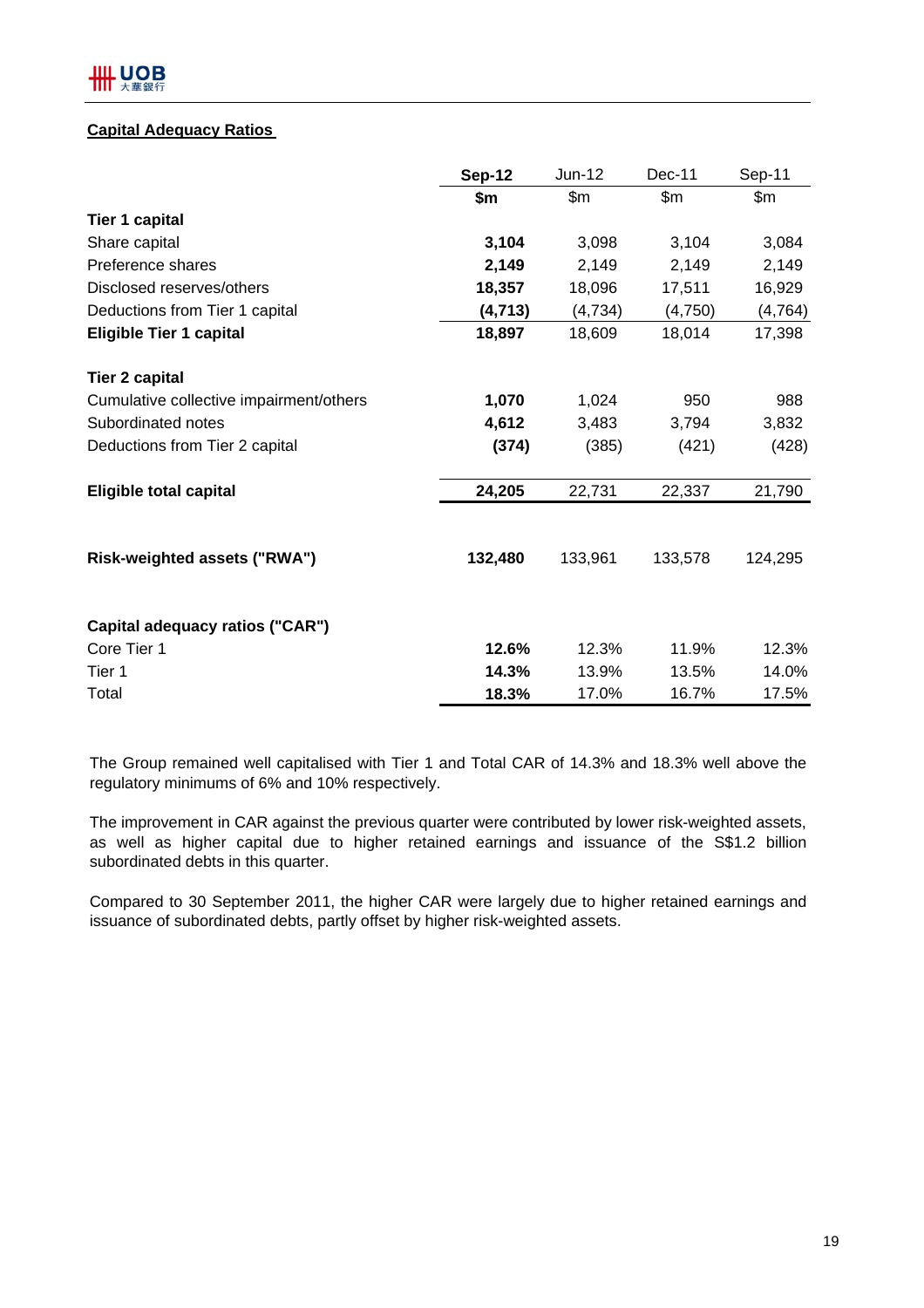|                                        | 9M12           | 9M11          | $+$ /(-) | 3Q12         | 2Q12           | $+$ /(-) | 3Q11         | $+$ /(-) |
|----------------------------------------|----------------|---------------|----------|--------------|----------------|----------|--------------|----------|
|                                        | \$m            | $\mathsf{Sm}$ | $\%$     | \$m\$        | \$m\$          | %        | $\mathsf{m}$ | $\%$     |
| Interest income                        | 4,650          | 4,120         | 12.9     | 1,552        | 1,542          | 0.6      | 1,434        | 8.2      |
| Less: Interest expense                 | 1,700          | 1,420         | 19.7     | 581          | 561            | 3.5      | 518          | 12.0     |
| Net interest income                    | 2,950          | 2,700         | 9.3      | 971          | 981            | (1.0)    | 915          | 6.1      |
| Fee and commission income              | 1,120          | 992           | 13.0     | 372          | 386            | (3.6)    | 323          | 15.1     |
| Dividend income                        | 131            | 70            | 87.8     | 89           | 34             | >100.0   | 13           | >100.0   |
| Rental income                          | 82             | 84            | (2.5)    | 27           | 27             | 1.4      | 28           | (2.2)    |
| Other operating income                 | 619            | 376           | 64.6     | 205          | 182            | 12.3     | 82           | >100.0   |
| <b>Non-interest income</b>             | 1,952          | 1,521         | 28.3     | 693          | 629            | 10.2     | 446          | 55.4     |
| <b>Total operating income</b>          | 4,903          | 4,221         | 16.1     | 1,664        | 1,610          | 3.3      | 1,361        | 22.2     |
| Less: Staff costs                      | 1,168          | 1,053         | 10.9     | 406          | 380            | 7.0      | 360          | 12.9     |
| Other operating expenses               | 861            | 773           | 11.4     | 281          | 286            | (1.7)    | 271          | 3.7      |
| <b>Total operating expenses</b>        | 2,029          | 1,826         | 11.1     | 687          | 666            | 3.3      | 631          | 8.9      |
| <b>Operating profit before charges</b> | 2,874          | 2,395         | 20.0     | 976          | 944            | 3.4      | 730          | 33.7     |
| Less: Amortisation/impairment charges  |                |               |          |              |                |          |              |          |
| Intangible assets                      | $\overline{7}$ | 8             | (6.4)    | $\mathbf{2}$ | $\overline{2}$ | (3.2)    | 3            | (8.8)    |
| Loans and other assets                 | 327            | 298           | 9.8      | 119          | 105            | 13.4     | 99           | 19.3     |
| <b>Operating profit after charges</b>  | 2,540          | 2,090         | 21.5     | 856          | 837            | 2.2      | 628          | 36.2     |
| Share of profit of associates          | 71             | 93            | (23.9)   | 21           | 31             | (31.6)   | 19           | 9.5      |
| Profit before tax                      | 2,610          | 2,183         | 19.6     | 877          | 869            | 1.0      | 648          | 35.4     |
| Less: Tax                              | 489            | 401           | 21.9     | 166          | 151            | 10.5     | 123          | 35.2     |
| Profit for the financial period        | 2,121          | 1,781         | 19.1     | 710          | 718            | (1.1)    | 525          | 35.4     |
| Attributable to:                       |                |               |          |              |                |          |              |          |
| <b>Equity holders of the Bank</b>      | 2,107          | 1,769         | 19.1     | 707          | 713            | (0.8)    | 522          | 35.5     |
| Non-controlling interests              | 14             | 12            | 13.5     | 4            | 5              | (29.8)   | 3            | 28.0     |
|                                        | 2,121          | 1,781         | 19.1     | 710          | 718            | (1.1)    | 525          | 35.4     |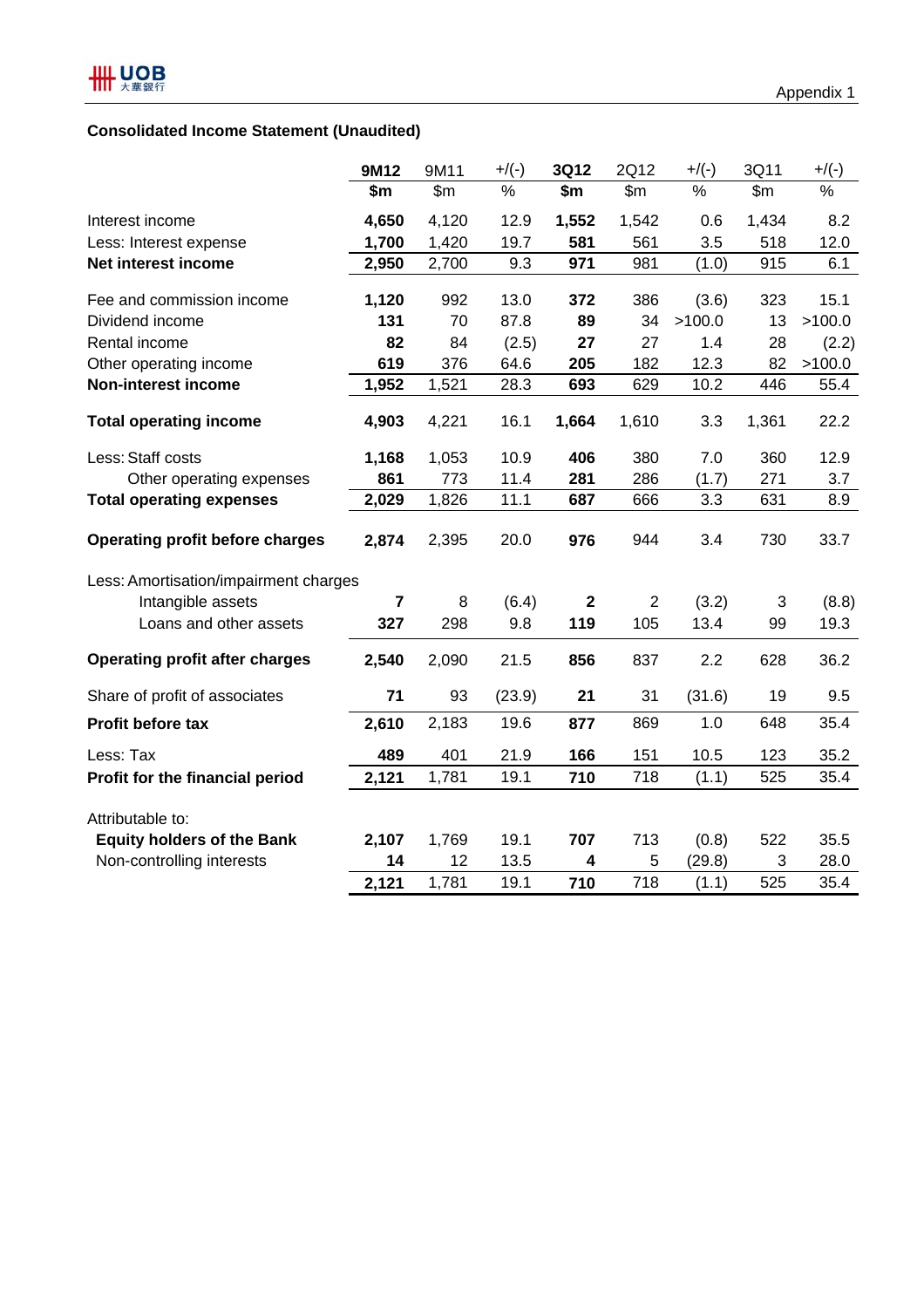## **Consolidated Statement of Comprehensive Income (Unaudited)**

|                                                                    | 9M12  | 9M11  | $+$ /(-)            | 3Q12  | 2Q12  | $+$ /(-)          | 3Q11 | $+$ /(-)        |
|--------------------------------------------------------------------|-------|-------|---------------------|-------|-------|-------------------|------|-----------------|
|                                                                    | \$m   | \$m\$ | %                   | \$m   | \$m\$ | $\%$              | \$m  | %               |
| Profit for the financial period                                    | 2,121 | 1,781 | 19.1                | 710   | 718   | (1.1)             | 525  | 35.4            |
| Currency translation adjustments                                   | (307) |       | $(17)$ ( $>100.0$ ) | (109) | (95)  | (15.5)            |      | 153 (>100.0)    |
| Change in available-for-sale reserve<br>Change in fair value       | 807   |       | (276) > 100.0       | 302   | 108   | >100.0            |      | (492) > 100.0   |
| Transfer to income statement<br>on disposal/impairment             | (282) |       | $(73)$ ( $>100.0$ ) | (52)  | (115) | 54.6              |      | $(18)$ (>100.0) |
| Tax relating to available-for-sale<br>reserve                      | (50)  |       | 70 (>100.0)         | (28)  |       | $14$ ( $>100.0$ ) |      | 66 (>100.0)     |
| Change in share of other comprehensive<br>income of associates     | 33    |       | (65) > 100.0        | 14    | (5)   | >100.0            | (41) | >100.0          |
| Other comprehensive income for<br>the financial period, net of tax | 201   |       | (360) > 100.0       | 126   |       | (93) > 100.0      |      | (332) > 100.0   |
| Total comprehensive income for                                     |       |       |                     |       |       |                   |      |                 |
| the financial period, net of tax                                   | 2,322 | 1,421 | 63.4                | 837   | 625   | 33.9              | 193  | >100.0          |
| Attributable to:                                                   |       |       |                     |       |       |                   |      |                 |
| <b>Equity holders of the Bank</b>                                  | 2,306 | 1,419 | 62.5                | 831   | 623   | 33.4              | 196  | >100.0          |
| Non-controlling interests                                          | 17    | 2     | >100.0              | 6     | 2     | >100.0            | (3)  | >100.0          |
|                                                                    | 2,322 | 1,421 | 63.4                | 837   | 625   | 33.9              | 193  | >100.0          |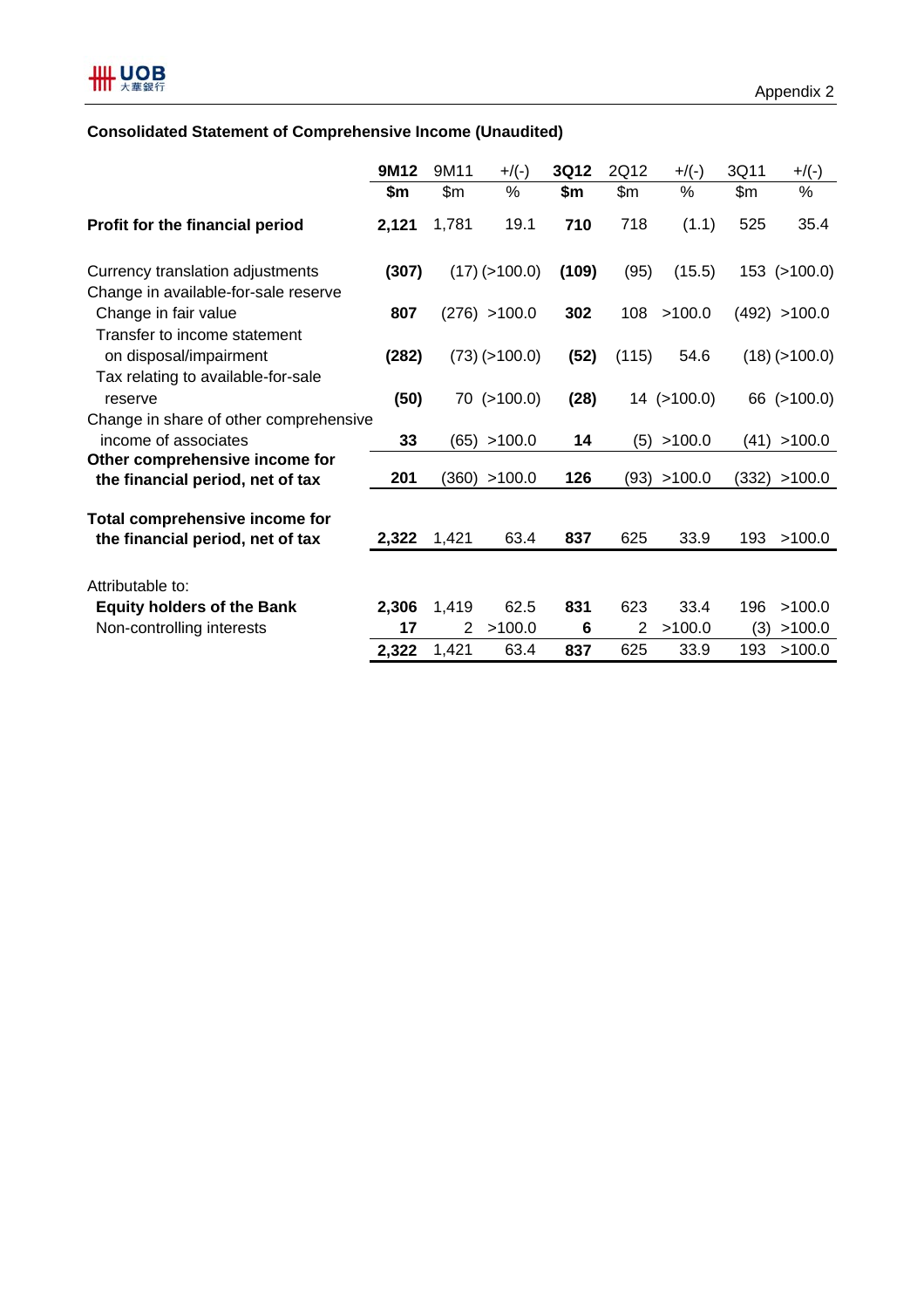|                                                    | <b>Sep-12</b> | Jun-12           | Dec-11 $1$ | Sep-11  |
|----------------------------------------------------|---------------|------------------|------------|---------|
|                                                    | \$m           | $\overline{\$m}$ | \$m        | \$m\$   |
| <b>Equity</b>                                      |               |                  |            |         |
| Share capital                                      | 5,253         | 5,247            | 5,253      | 5,233   |
| Retained earnings                                  | 9,568         | 9,219            | 8,499      | 8,276   |
| Other reserves                                     | 9,424         | 9,300            | 9,215      | 8,777   |
| Equity attributable to equity holders of the Bank  | 24,246        | 23,765           | 22,967     | 22,286  |
| Non-controlling interests                          | 188           | 183              | 177        | 174     |
| Total                                              | 24,434        | 23,949           | 23,144     | 22,460  |
| <b>Liabilities</b>                                 |               |                  |            |         |
| Deposits and balances of banks                     | 20,527        | 18,731           | 19,750     | 24,379  |
| Deposits and balances of non-bank customers        | 173,823       | 168,792          | 169,460    | 158,435 |
| Bills and drafts payable                           | 1,927         | 1,695            | 1,730      | 1,790   |
| <b>Other liabilities</b>                           | 10,150        | 10,232           | 11,087     | 12,602  |
| Debts issued                                       | 12,630        | 12,016           | 11,786     | 10,851  |
| Total                                              | 219,057       | 211,466          | 213,814    | 208,057 |
| <b>Total equity and liabilities</b>                | 243,490       | 235,414          | 236,958    | 230,517 |
|                                                    |               |                  |            |         |
| <b>Assets</b>                                      |               |                  |            |         |
| Cash, balances and placements with central banks   | 29,196        | 26,125           | 26,786     | 26,481  |
| Singapore Government treasury bills and securities | 9,842         | 8,398            | 9,710      | 8,401   |
| Other government treasury bills and securities     | 9,620         | 8,489            | 8,253      | 8,135   |
| <b>Trading securities</b>                          | 285           | 354              | 271        | 230     |
| Placements and balances with banks                 | 16,411        | 16,151           | 18,770     | 15,346  |
| Loans to non-bank customers                        | 149,528       | 146,942          | 141,191    | 137,633 |
| Investment securities                              | 11,199        | 11,556           | 14,354     | 15,255  |
| Other assets                                       | 9,896         | 9,929            | 10,157     | 11,561  |
| Investment in associates                           | 1,095         | 1,070            | 1,092      | 1,104   |
| Investment properties                              | 976           | 1,056            | 1,126      | 1,110   |
| <b>Fixed assets</b>                                | 1,271         | 1,162            | 1,050      | 1,058   |
| Intangible assets                                  | 4,172         | 4,181            | 4,196      | 4,204   |
| Total                                              | 243,490       | 235,414          | 236,958    | 230,517 |
|                                                    |               |                  |            |         |
| <b>Off-balance sheet items</b>                     |               |                  |            |         |
| <b>Contingent liabilities</b>                      | 16,662        | 17,243           | 15,821     | 18,496  |
| <b>Financial derivatives</b>                       | 352,343       | 356,895          | 351,224    | 378,068 |
| Commitments                                        | 59,125        | 56,801           | 54,022     | 54,067  |
|                                                    |               |                  |            |         |
| Net asset value per ordinary share (\$)            | 14.04         | 13.74            | 13.23      | 12.80   |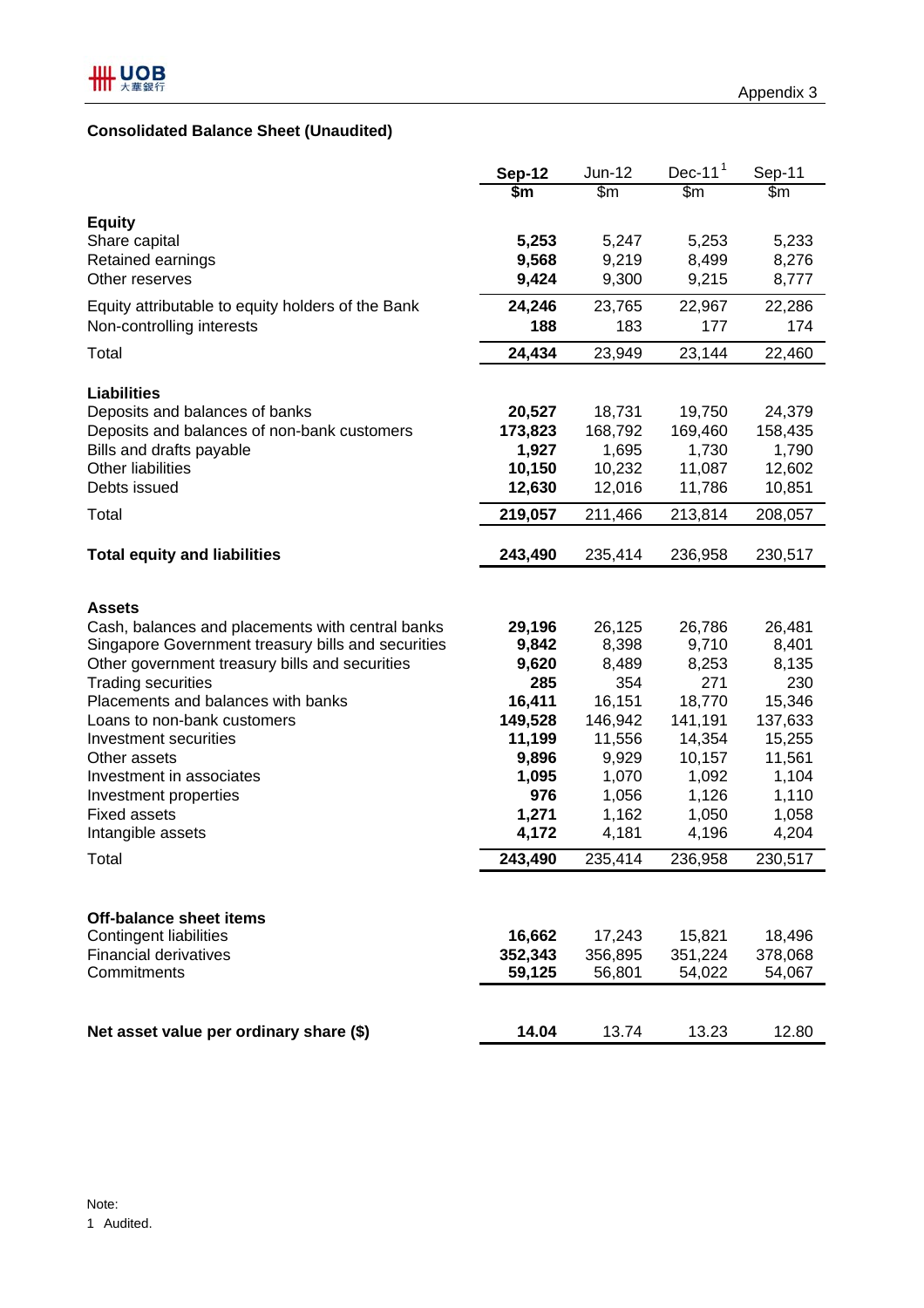## **Consolidated Statement of Changes in Equity (Unaudited)**

|                                                                                           |                         |                             | Attributable to equity holders of the Bank |                |                                  |                        |
|-------------------------------------------------------------------------------------------|-------------------------|-----------------------------|--------------------------------------------|----------------|----------------------------------|------------------------|
|                                                                                           | <b>Share</b><br>capital | <b>Retained</b><br>earnings | <b>Other</b><br>reserves                   | <b>Total</b>   | Non-<br>controlling<br>interests | <b>Total</b><br>equity |
|                                                                                           | \$m                     | \$m                         | \$m                                        | \$m            | \$m                              | \$m                    |
| Balance at 1 January 2012                                                                 | 5,253                   | 8,499                       | 9,215                                      | 22,967         | 177                              | 23,144                 |
| Profit for the financial period<br>Other comprehensive income<br>for the financial period |                         | 2,107                       | 198                                        | 2,107<br>198   | 14<br>3                          | 2,121<br>201           |
| Total comprehensive income<br>for the financial period                                    |                         | 2,107                       | 198                                        | 2,306          | 17                               | 2,322                  |
| <b>Transfers</b>                                                                          |                         | 0                           | (0)                                        |                | $\blacksquare$                   |                        |
| <b>Dividends</b>                                                                          |                         | (1,038)                     |                                            | (1,038)        | (6)                              | (1,044)                |
| Share buyback - held in treasury                                                          | (11)                    |                             |                                            | (11)           |                                  | (11)                   |
| Share-based compensation                                                                  |                         |                             | 22                                         | 22             |                                  | 22                     |
| Issue of treasury shares under<br>share-based compensation plans                          | 11                      |                             | (11)                                       |                |                                  |                        |
| Balance at 30 September 2012                                                              | 5,253                   | 9,568                       | 9,424                                      | 24,246         | 188                              | 24,434                 |
| Balance at 1 January 2011                                                                 | 4,685                   | 7,687                       | 9,101                                      | 21,473         | 180                              | 21,654                 |
| Profit for the financial period<br>Other comprehensive income<br>for the financial period |                         | 1,769                       | (350)                                      | 1,769<br>(350) | 12<br>(10)                       | 1,781<br>(360)         |
| Total comprehensive income<br>for the financial period<br><b>Transfers</b>                |                         | 1,769<br>(0)                | (350)<br>0                                 | 1,419          | $\overline{c}$                   | 1,421                  |
| Change in non-controlling interests                                                       |                         |                             | $\pmb{0}$                                  | $\mathbf 0$    |                                  | (1)                    |
| <b>Dividends</b>                                                                          |                         | (1, 180)                    | ۰                                          | (1, 180)       | (1)<br>(7)                       | (1, 187)               |
| Issue of shares under scrip<br>dividend scheme                                            | 547                     |                             |                                            | 547            |                                  | 547                    |
| Share-based compensation                                                                  |                         |                             | 25                                         | 25             |                                  | 25                     |
| Increase in statutory reserves                                                            |                         |                             | 1                                          | 1              |                                  | 1                      |
| Issue of treasury shares under<br>share-based compensation plans                          | 1                       |                             | (1)                                        |                |                                  |                        |
| Balance at 30 September 2011                                                              | 5,233                   | 8,276                       | 8,777                                      | 22,286         | 174                              | 22,460                 |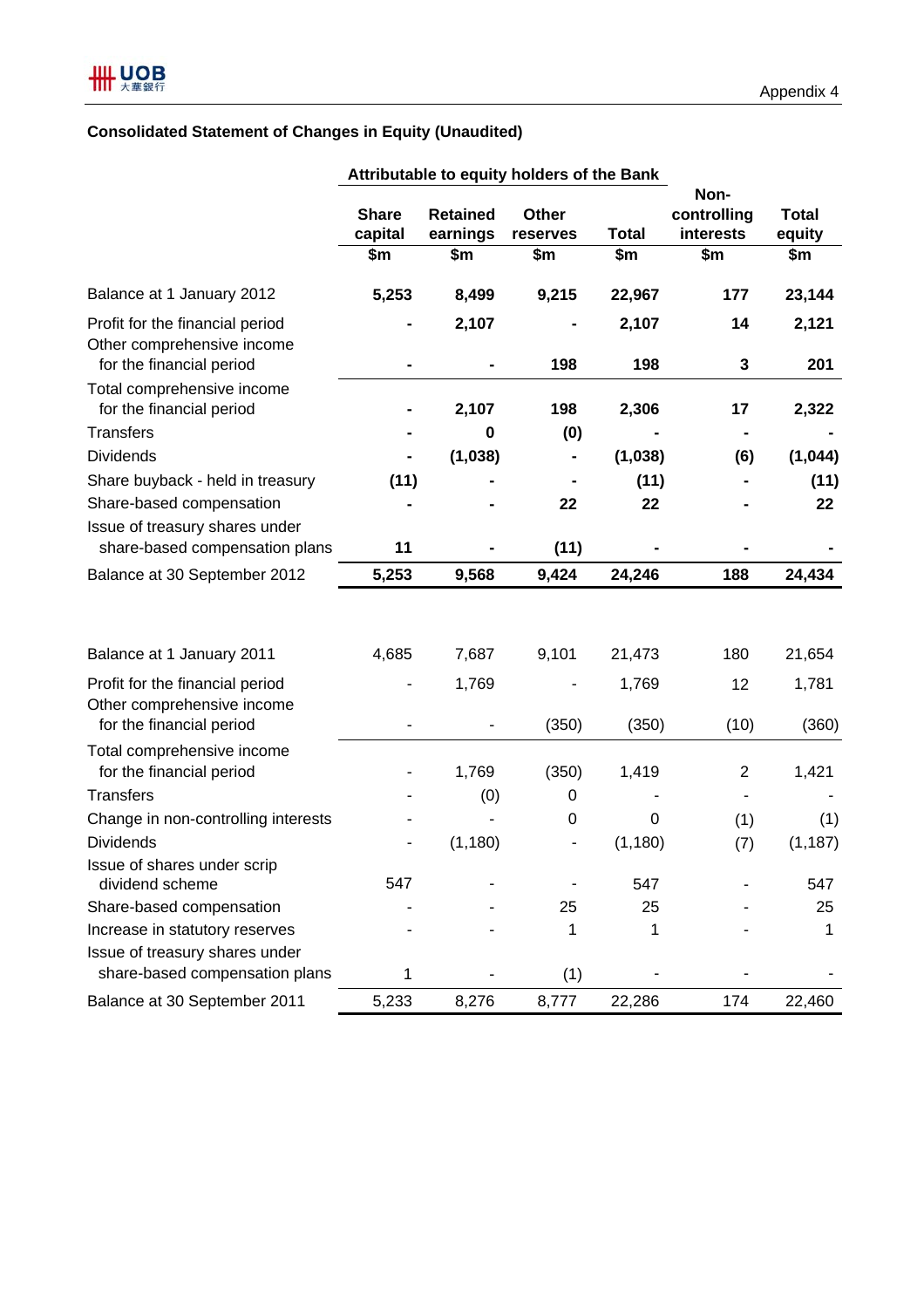## **Consolidated Statement of Changes in Equity (Unaudited)**

|                                                                                           | Attributable to equity holders of the Bank |                             |                          |                         |                                  |                        |
|-------------------------------------------------------------------------------------------|--------------------------------------------|-----------------------------|--------------------------|-------------------------|----------------------------------|------------------------|
|                                                                                           | <b>Share</b><br>capital                    | <b>Retained</b><br>earnings | <b>Other</b><br>reserves | <b>Total</b>            | Non-<br>controlling<br>interests | <b>Total</b><br>equity |
|                                                                                           | $\overline{\text{sm}}$                     | $\overline{\$m}$            | $\overline{\$m}$         | $\overline{\text{sm}}$  | $\overline{\text{sm}}$           | $\overline{\text{sm}}$ |
| Balance at 1 July 2012                                                                    | 5,247                                      | 9,219                       | 9,300                    | 23,765                  | 183                              | 23,949                 |
| Profit for the financial period<br>Other comprehensive income<br>for the financial period |                                            | 707                         | 124                      | 707<br>124              | 4<br>$\mathbf 2$                 | 710<br>126             |
| Total comprehensive income<br>for the financial period                                    |                                            | 707                         | 124                      | 831                     | 6                                | 837                    |
| <b>Dividends</b>                                                                          |                                            | (357)                       |                          | (357)                   | (1)                              | (358)                  |
| Share-based compensation                                                                  |                                            |                             | 7                        | $\overline{\mathbf{r}}$ |                                  | 7                      |
| Issue of treasury shares under<br>share-based compensation plans                          | 6                                          |                             | (6)                      |                         |                                  |                        |
| Balance at 30 September 2012                                                              | 5,253                                      | 9,568                       | 9,424                    | 24,246                  | 188                              | 24,434                 |
| Balance at 1 July 2011                                                                    | 5,233                                      | 8,111                       | 9,094                    | 22,438                  | 179                              | 22,617                 |
| Profit for the financial period<br>Other comprehensive income<br>for the financial period |                                            | 522                         | (326)                    | 522<br>(326)            | 3<br>(6)                         | 525<br>(332)           |
| Total comprehensive income<br>for the financial period                                    |                                            | 522                         | (326)                    | 196                     | (3)                              | 193                    |
| Change in non-controlling interests                                                       |                                            |                             | (0)                      | (0)                     | (0)                              | (0)                    |
| <b>Dividends</b>                                                                          |                                            | (357)                       |                          | (357)                   | (2)                              | (359)                  |
| Issue of shares under scrip<br>dividend scheme                                            | 0                                          |                             |                          | $\mathbf 0$             |                                  | 0                      |
| Share-based compensation                                                                  |                                            |                             | 8                        | 8                       |                                  | 8                      |
| Issue of treasury shares under<br>share-based compensation plans                          | $\mathbf 0$                                |                             | (0)                      |                         |                                  |                        |
| Balance at 30 September 2011                                                              | 5,233                                      | 8,276                       | 8,777                    | 22,286                  | 174                              | 22,460                 |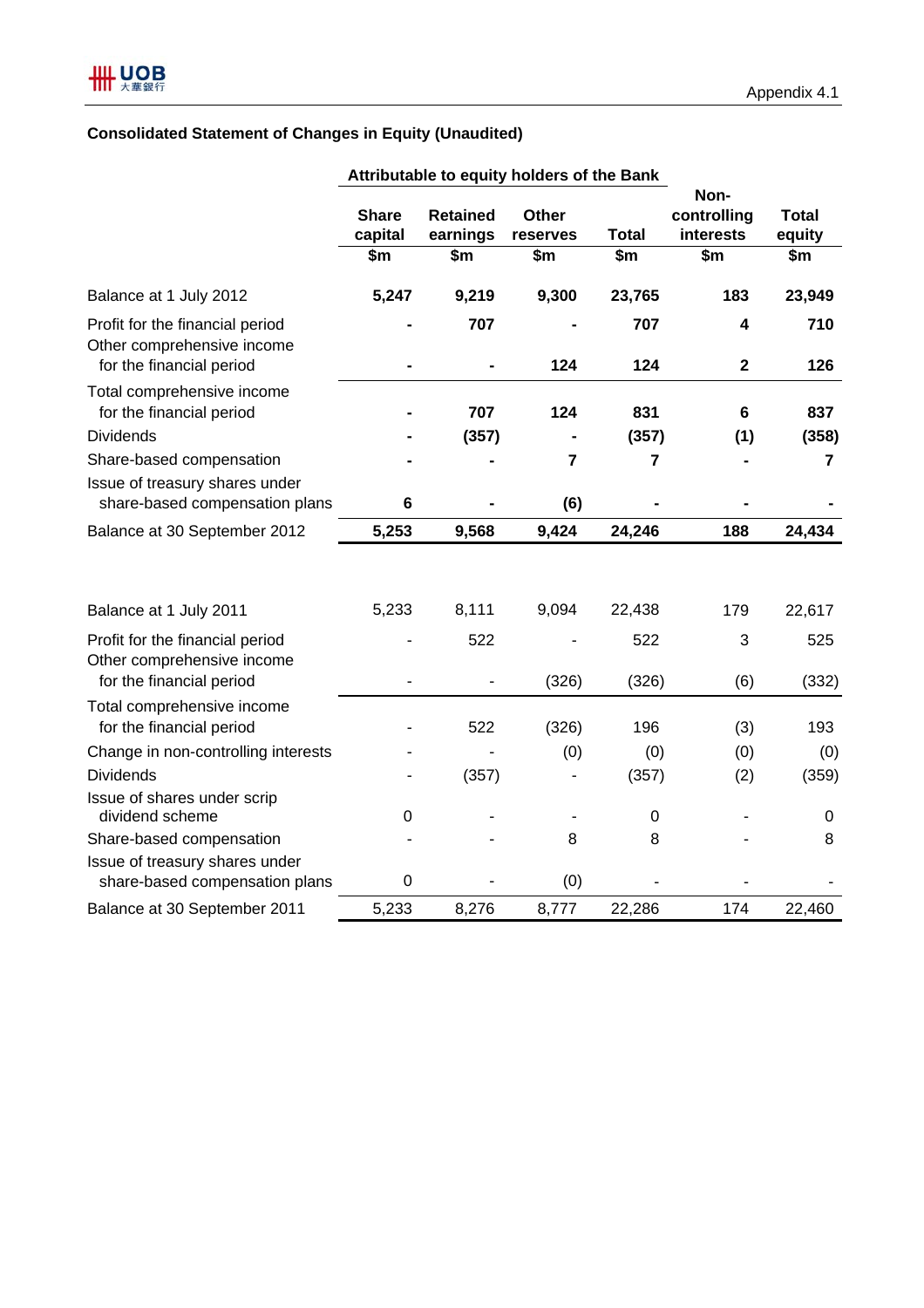## **Consolidated Cash Flow Statement (Unaudited)**

|                                                                | 9M12     | 9M11      | 3Q12    | 3Q11     |
|----------------------------------------------------------------|----------|-----------|---------|----------|
|                                                                | \$m      | \$m\$     | \$m     | \$m      |
| <b>Cash flows from operating activities</b>                    |          |           |         |          |
| Operating profit before amortisation and impairment charges    | 2,874    | 2,395     | 976     | 730      |
| Adjustments for:                                               |          |           |         |          |
| Depreciation of assets                                         | 92       | 86        | 32      | 29       |
| Net gain on disposal of assets                                 | (446)    | (242)     | (128)   | (100)    |
| Share-based compensation                                       | 21       | 25        | 7       | 8        |
| Operating profit before working capital changes                | 2,541    | 2,265     | 887     | 668      |
|                                                                |          |           |         |          |
| Increase/(decrease) in working capital                         |          |           |         |          |
| Deposits and balances of banks                                 | 776      | (7, 482)  | 1,796   | (2,091)  |
| Deposits and balances of non-bank customers                    | 4,362    | 16,136    | 5,031   | 10,077   |
| Bills and drafts payable                                       | 197      | 502       | 231     | 36       |
| <b>Other liabilities</b>                                       | (869)    | 2,264     | (87)    | 2,671    |
| Restricted balances with central banks                         | (4)      | (352)     | 52      | (302)    |
| Government treasury bills and securities                       | (1, 267) | 8,014     | (2,469) | 1,449    |
| <b>Trading securities</b>                                      | 15       | (39)      | 75      | 21       |
| <b>Investment securities</b>                                   | 3,853    | 373       | 612     | (343)    |
| Placements and balances with banks                             | 2,359    | (1,888)   | (260)   | (1,990)  |
| Loans to non-bank customers                                    | (8,672)  | (25, 481) | (2,701) | (9,200)  |
| Other assets                                                   | 166      | (2, 349)  | 5       | (2, 435) |
| Cash generated from/(used in) operations                       | 3,457    | (8,040)   | 3,172   | (1, 437) |
| Income tax paid                                                | (465)    | (491)     | (144)   | (177)    |
| Net cash provided by/(used in) operating activities            | 2,992    | (8,530)   | 3,028   | (1,614)  |
| <b>Cash flows from investing activities</b>                    |          |           |         |          |
| Net cash flow on disposal/(acquisition) of:                    |          |           |         |          |
| Associates                                                     |          |           |         |          |
|                                                                |          | (15)      |         |          |
| Properties and other fixed assets                              | (152)    | (110)     | (50)    | (56)     |
| Dividends received from associates                             | 88       | 119       | 7       | 5        |
| Net cash used in investing activities                          | (64)     | (5)       | (44)    | (51)     |
| <b>Cash flows from financing activities</b>                    |          |           |         |          |
| Increase in debts issued                                       | 844      | 4,587     | 614     | 1,112    |
| Share buyback                                                  | (11)     |           |         |          |
| Change in non-controlling interests                            |          | (1)       |         | (0)      |
| Dividends paid on ordinary shares                              | (944)    | (539)     | (315)   | (315)    |
| Dividends paid on preference shares                            | (103)    | (104)     | (51)    | (52)     |
| Dividends paid to non-controlling interests                    | (6)      | (7)       | (1)     |          |
|                                                                |          |           |         | (2)      |
| Net cash provided by/(used in) financing activities            | (219)    | 3,936     | 247     | 743      |
| Currency translation adjustments                               | (303)    | (14)      | (109)   | 153      |
| Net increase/(decrease) in cash and cash equivalents           | 2,406    | (4,614)   | 3,123   | (769)    |
| Cash and cash equivalents at beginning of the financial period | 22,396   | 27,143    | 21,679  | 23,298   |
| Cash and cash equivalents at end of the financial period       | 24,802   | 22,529    | 24,802  | 22,529   |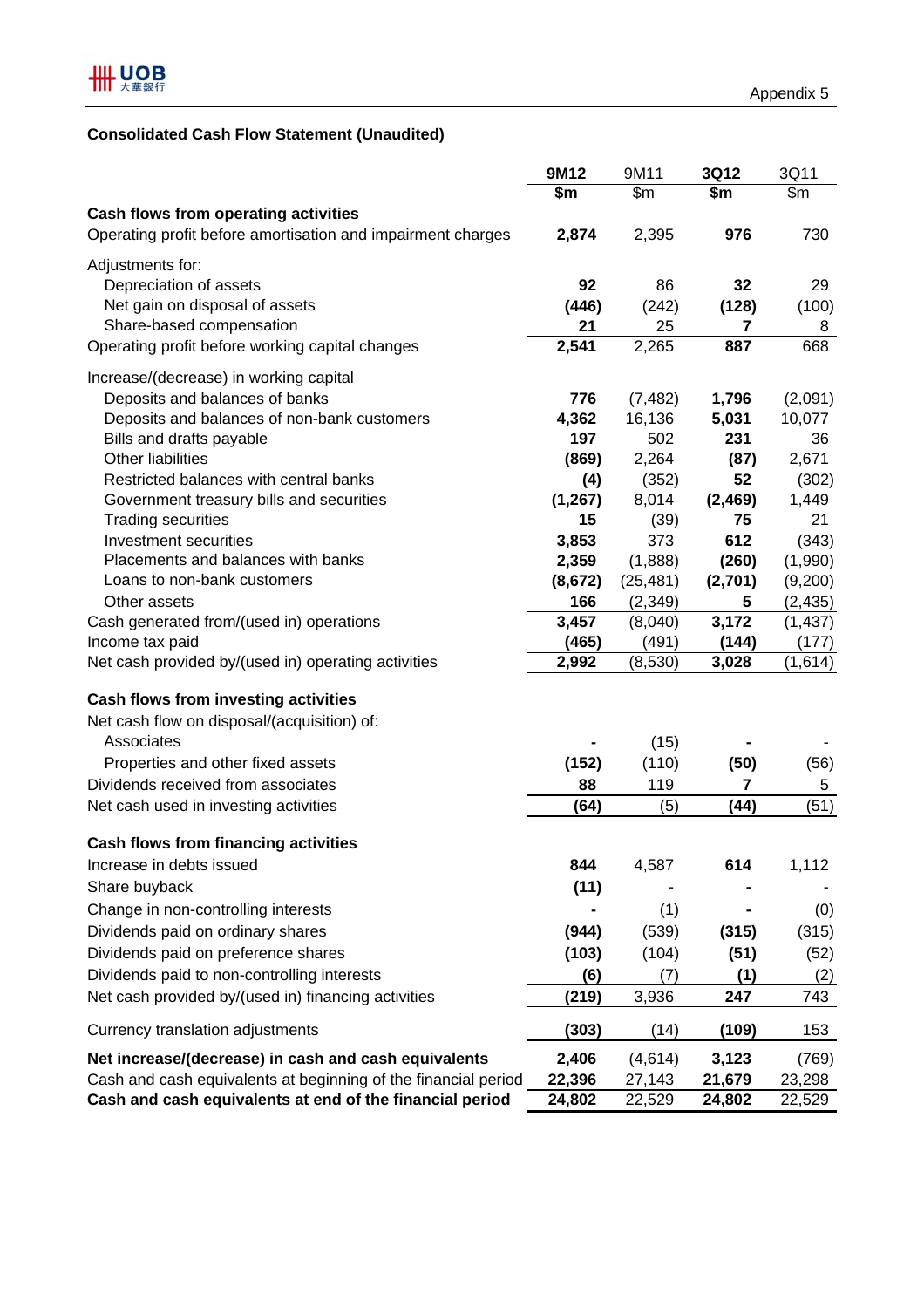### **Balance Sheet of the Bank (Unaudited)**

|                                                    | <b>Sep-12</b>     | Jun-12            | Dec-11 $1$        | Sep-11            |
|----------------------------------------------------|-------------------|-------------------|-------------------|-------------------|
|                                                    | \$m               | \$m               | $\mathsf{S}$ m    | \$m               |
| <b>Equity</b>                                      |                   |                   |                   |                   |
| Share capital                                      | 4,422             | 4,415             | 4,422             | 4,402             |
| Retained earnings                                  | 7,575             | 7,426             | 6,895             | 6,741             |
| Other reserves                                     | 9,429             | 9,213             | 8,965             | 8,543             |
| Total                                              | 21,426            | 21,054            | 20,282            | 19,685            |
| <b>Liabilities</b>                                 |                   |                   |                   |                   |
| Deposits and balances of banks                     | 18,631            | 17,149            | 18,427            | 22,848            |
| Deposits and balances of non-bank customers        | 129,846           | 125,761           | 128,907           | 123,462           |
| Deposits and balances of subsidiaries              | 6,044             | 5,814             | 6,873             | 5,456             |
| Bills and drafts payable                           | 612               | 441               | 273               | 395               |
| Other liabilities                                  | 7,676             | 7,803             | 8,639             | 10,096            |
| Debts issued                                       | 8,648             | 7,740             | 6,424             | 6,515             |
| Total                                              | 171,458           | 164,707           | 169,543           | 168,772           |
| <b>Total equity and liabilities</b>                | 192,884           | 185,762           | 189,825           | 188,457           |
|                                                    |                   |                   |                   |                   |
| <b>Assets</b>                                      |                   |                   |                   |                   |
| Cash, balances and placements with central banks   | 17,720            | 14,846            | 16,278            | 19,126            |
| Singapore Government treasury bills and securities | 9,675             | 8,234             | 9,649             | 8,314             |
| Other government treasury bills and securities     | 5,054             | 4,473             | 4,205             | 2,727             |
| <b>Trading securities</b>                          | 158               | 133               | 168               | 170               |
| Placements and balances with banks                 | 13,538            | 13,041            | 15,989            | 12,640            |
| Loans to non-bank customers                        | 111,908           | 109,960           | 105,850           | 104,607           |
| Placements with and advances to subsidiaries       | 5,873             | 5,902             | 5,693             | 6,571             |
| Investment securities                              | 9,912             | 10,298            | 12,803            | 13,675            |
| Other assets                                       | 8,491             | 8,342             | 8,656             | 10,122            |
| Investment in associates                           | 329               | 329               | 369               | 372               |
| Investment in subsidiaries                         | 4,760             | 4,760             | 4,763             | 4,760             |
| Investment properties                              | 1,313             | 1,381             | 1,458             | 1,359             |
| <b>Fixed assets</b>                                | 972               | 881               | 761               | 833               |
| Intangible assets                                  | 3,182             | 3,182             | 3,182             | 3,182             |
| Total                                              | 192,884           | 185,762           | 189,825           | 188,457           |
|                                                    |                   |                   |                   |                   |
| <b>Off-balance sheet items</b>                     |                   |                   |                   |                   |
| <b>Contingent liabilities</b>                      | 11,974            | 12,650            | 12,160            | 14,788            |
| <b>Financial derivatives</b><br>Commitments        | 297,771<br>46,399 | 305,114<br>43,715 | 304,180<br>41,174 | 328,872<br>40,908 |
|                                                    |                   |                   |                   |                   |
| Net asset value per ordinary share (\$)            | 12.78             | 12.54             | 12.04             | 11.67             |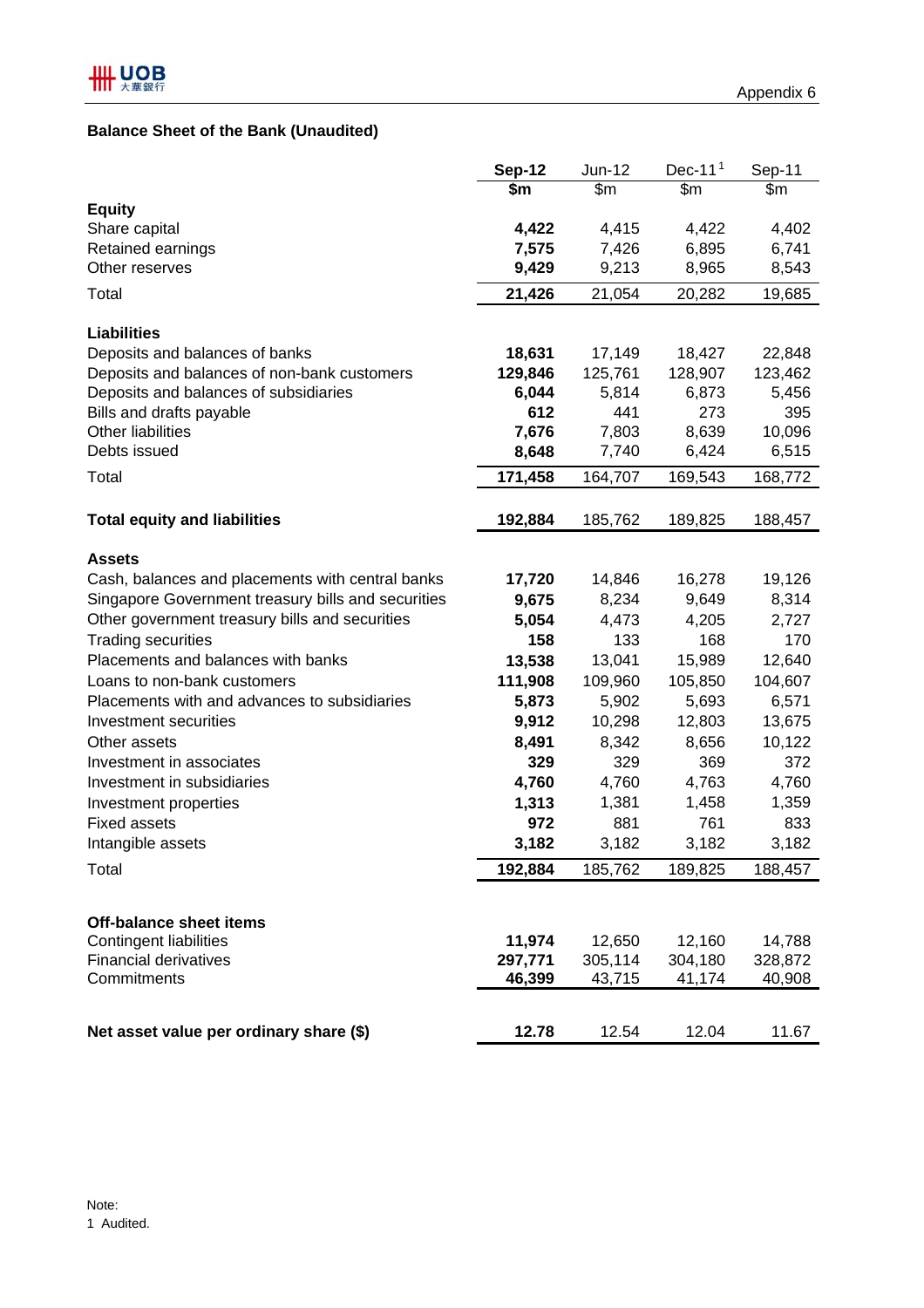## **Statement of Changes in Equity of the Bank (Unaudited)**

|                                                                                            | <b>Share capital</b>   | Retained earnings Other reserves Total equity |       |                 |
|--------------------------------------------------------------------------------------------|------------------------|-----------------------------------------------|-------|-----------------|
|                                                                                            | $\overline{\text{sm}}$ | \$m                                           | \$m   | \$m             |
| Balance at 1 January 2012                                                                  | 4,422                  | 6,895                                         | 8,965 | 20,282          |
| Profit for the financial period<br>Other comprehensive income<br>for the financial period  |                        | 1,691                                         | 452   | 1,691<br>452    |
| Total comprehensive income<br>for the financial period                                     |                        | 1,691                                         | 452   | 2,144           |
| <b>Dividends</b>                                                                           |                        | (1,011)                                       |       | (1, 011)        |
| Share buyback - held in treasury                                                           | (11)                   |                                               |       | (11)            |
| Share-based compensation                                                                   |                        |                                               | 22    | 22              |
| Issue of treasury shares under<br>share-based compensation plans                           | 11                     |                                               | (11)  |                 |
| Balance at 30 September 2012                                                               | 4,422                  | 7,575                                         | 9,429 | 21,426          |
| Balance at 1 January 2011<br>Profit for the financial period<br>Other comprehensive income | 3,854                  | 6,363<br>1,530                                | 8,730 | 18,947<br>1,530 |
| for the financial period                                                                   |                        |                                               | (212) | (212)           |
| Total comprehensive income<br>for the financial period                                     |                        | 1,530                                         | (212) | 1,318           |
| <b>Dividends</b>                                                                           |                        | (1, 152)                                      |       | (1, 152)        |
| Issue of shares under scrip<br>dividend scheme                                             | 547                    |                                               |       | 547             |
| Share-based compensation                                                                   |                        |                                               | 25    | 25              |
| Issue of treasury shares under<br>share-based compensation plans                           | 1                      |                                               | (1)   |                 |
| Balance at 30 September 2011                                                               | 4,402                  | 6,741                                         | 8,543 | 19,685          |